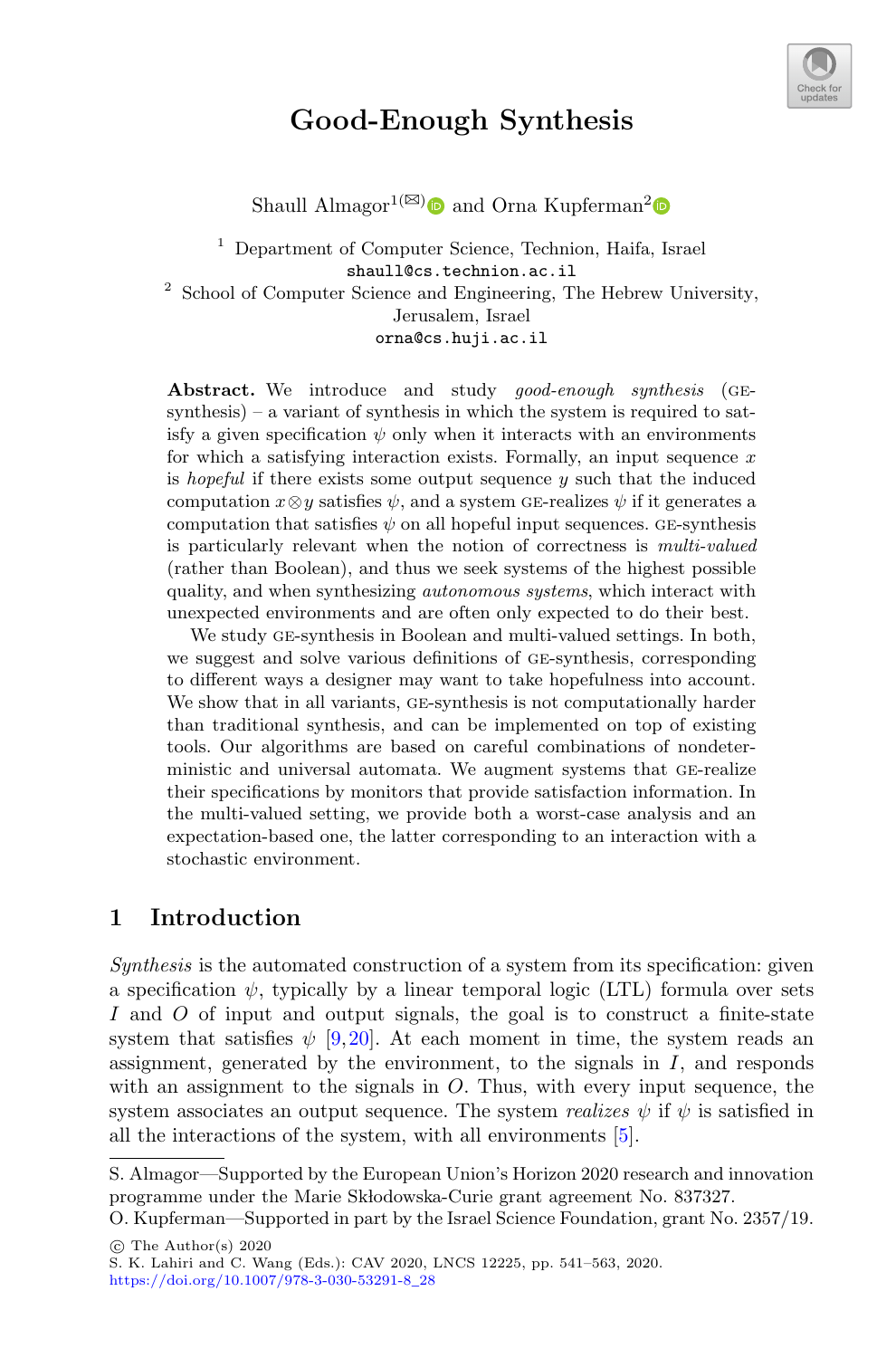In practice, the requirement to satisfy the specification in all environments is often too strong. Accordingly, it is common to add assumptions on the behavior of the environment. An assumption may be direct, say given by an LTL formula that restricts the set of possible input sequences [\[8](#page-20-2)], less direct, say a bound on the size of the environment [\[13](#page-20-3)] or other resources it uses, or conceptual, say rationality from the side of the environment, which may have its own objectives [\[11](#page-20-4),[14\]](#page-21-1). We introduce and study a new type of relaxation of the requirement to satisfy the specification in all environments. The idea behind the relaxation is that if an environment is such that no system can interact with it in a way that satisfies the specification, then we cannot expect our system to succeed. In other words, the system has to satisfy the specification only when it interacts with environments in which this mission is possible. This is particularly relevant when synthesizing *autonomous systems*, which interact with unexpected environments and often replace human behavior, which is only expected to be *good enough* [\[28](#page-21-2)], and when the notion of correctness is multi-valued (rather than Boolean), and thus we seek *high-quality* systems.

Before we explain the relaxation formally, let us consider a simple example, and we start with the Boolean setting. Let  $I = \{req\}$  and  $O = \{grant\}$ . Thus, the system receives requests and generates grants. Consider the specification  $\psi = \mathsf{GF}(req \land qrant) \land \mathsf{GF}(\neg req \land \neg grant)$ . Clearly,  $\psi$  is not realizable, as an input sequence need not satisfy GF*req* or GF¬*req*. However, a system that always generates a grant upon (and only upon) a request,  $GE\text{-}realizes \psi$ , in the sense that for every input sequence, if there is some interaction with it with which  $\psi$ is satisfied, then our system generates such an interaction.

Formally, we model a system by a strategy  $f : (2^I)^+ \rightarrow 2^O$ , which given an input sequence  $x = i_0 \cdot i_1 \cdot i_2 \cdots \in (2^I)^{\omega}$ , generates an output sequence  $f(x) = f(i_0) \cdot f(i_0 \cdot i_1) \cdot f(i_0 \cdot i_1 \cdot i_2) \cdots \in (2^O)^{\omega}$ , inducing the computation  $x \otimes f(x)=(i_0 \cup f(i_0))\cdot(i_i \cup f(i_0 \cdot i_1))\cdot(i_2 \cup f(i_0 \cdot i_1 \cdot i_2))\cdots \in (2^{I\cup O})^{\omega}$ , obtained by "merging" x and  $f(x)$ . In traditional realizability, a system realizes  $\psi$  if  $\psi$ is satisfied in all environments. Formally, for all input sequences  $x \in (2^I)^{\omega}$ , the computation  $x \otimes f(x)$  satisfies  $\psi$ . For our new notion, we first define when an input sequence  $x \in (2^I)^\omega$  is *hopeful*, namely there is an output sequence  $y \in (2^O)^\omega$  such that the computation  $x \otimes y$  satisfies  $\psi$ . Then, a system GE-realizes  $\psi$  if  $\psi$  is satisfied in all interactions with hopeful input sequences. Formally, for all  $x \in (2^I)^{\omega}$ , if x is hopeful, then the computation  $x \otimes f(x)$  satisfies  $\psi$ .

Since LTL is Boolean, synthesized systems are correct, but there is no reference to their quality. This is a crucial drawback, as designers would be willing to give up manual design only if automated-synthesis algorithms return systems of comparable quality. Addressing this challenge, researchers have developed quantitative specification formalisms. For example, in [\[4\]](#page-20-5), the input to the synthesis problem includes also Mealy machines that grade different realizing systems. In [\[1\]](#page-20-6), the specification formalism is the multi-valued logic  $LTL[\mathcal{F}]$ , which augments LTL with quality operators. The satisfaction value of an  $LTL[\mathcal{F}]$  formula is a real value in  $[0, 1]$ , where the higher the value, the higher the quality in which the computation satisfies the specification. The quality operators in  $\mathcal F$  can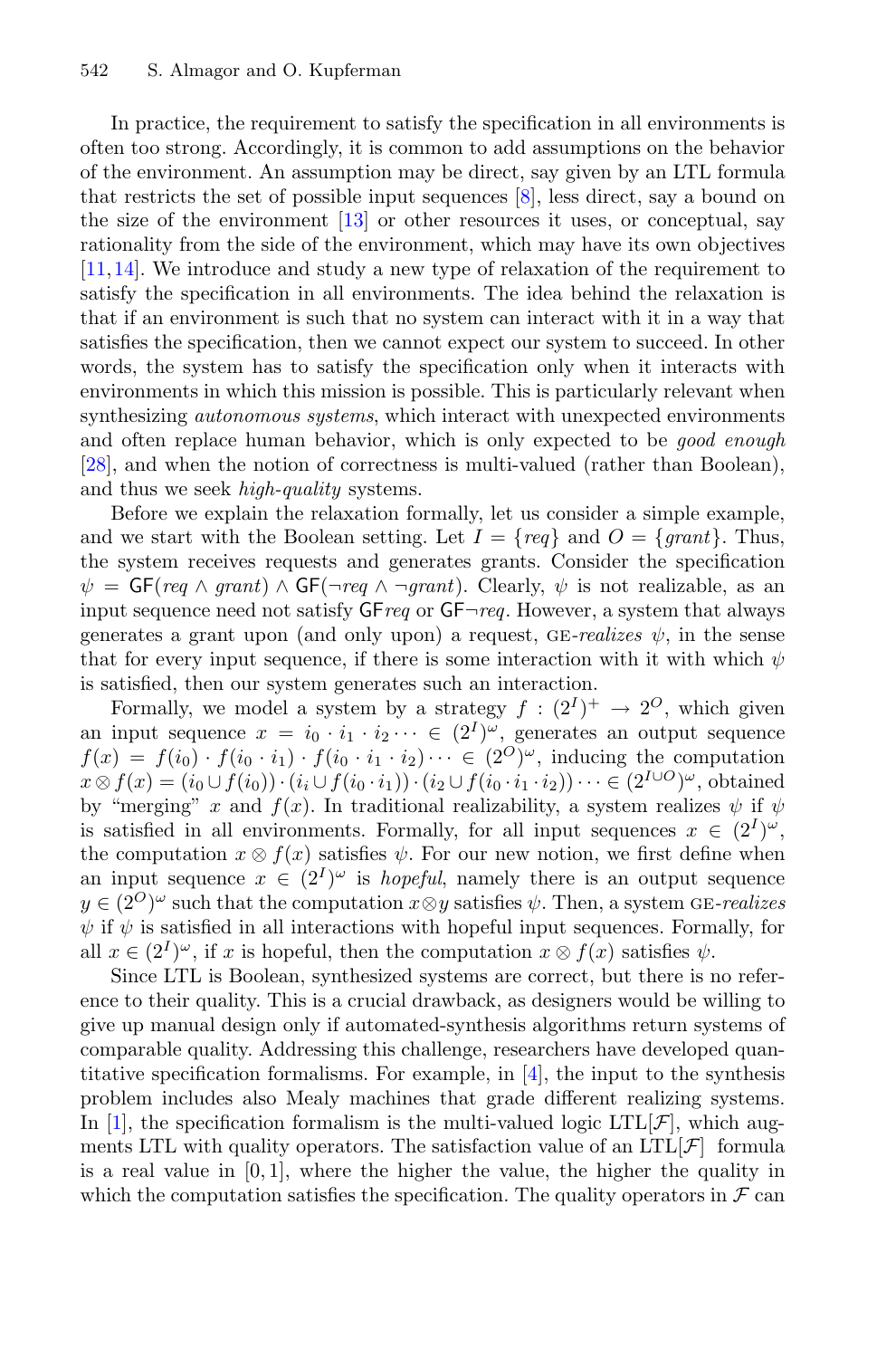prioritize and weight different scenarios. The synthesis algorithm for  $LTL[\mathcal{F}]$ seeks systems with a highest possible satisfaction value. One can consider either a worst-case approach, where the satisfaction value of a system is the satisfaction value of its computation with the lowest satisfaction value  $[1]$  $[1]$ , or a stochastic approach, where it is the expected satisfaction value, given a distribution of the inputs [\[2\]](#page-20-7).

Consider, for example, an acceleration controller of an autonomous car. Normally, the car should maintain a relatively constant speed. However, in order to optimize travel time, if a long stretch of road is visible and is identified as low-risk, the car should accelerate. Conversely, if an obstacle or some risk factor is identified, the car should decelerate. Clearly, the car cannot accelerate and decelerate at the same time. We capture this desired behavior with the following LTL[F] formula over the inputs  $\{safe, obs\}$  and outputs  $\{acc, dec\}$ :

$$
\psi = \mathsf{G}(safe \to (acc \oplus_{\frac{2}{3}} \mathsf{X} acc)) \land \mathsf{G}(obs \to (dec \oplus_{\frac{3}{4}} \mathsf{X} dec)) \land \mathsf{G}(\neg (acc \land dec)).
$$

Thus, in order to get satisfaction value 1, each detection of a safe stretch should be followed by an acceleration during two transactions, with a preference to the first (by the semantics of the weighted average  $\oplus_{\lambda}$  operator, the satisfaction value of  $safe \rightarrow (acc \oplus_{\frac{2}{3}} Xacc)$  is 1 when  $safe$  is followed by two *acc*s,  $\frac{2}{3}$  when it is followed by one  $acc$ , and  $\frac{1}{3}$  if it is followed by one  $acc$  with a delay), and each detection of an obstacle should be followed by a deceleration during two transactions, with a (higher) preference to the first. Clearly,  $\psi$  is not realizable with satisfaction value 1, as for some input sequences, namely those with simultaneous or successive occurrences of *safe* and *obs*, it is impossible to respond with the desired patterns of acceleration or declaration. Existing frameworks for synthesis cannot handle this challenge. Indeed, we do not want to add an assumption about *safe* and *obs* occurring far apart. Rather, we want our autonomous car to behave in an optimal way also in problematic environments, and we want, when we evaluate the quality of a car, to take into an account the challenge posed by the environment. This is exactly what high-quality ge-synthesis does: for each input sequence, it requires the synthesized car to obtain the maximal satisfaction value that is possible for that input sequence.

We show that in the Boolean setting, GE-synthesis can be reduced to synthesis of LTL with quantification of atomic propositions [\[26\]](#page-21-3). Essentially, ge-synthesis of  $\psi$  amounts to synthesis of  $(\exists O.\psi) \rightarrow \psi$ . We show that by carefully switching between nondeterminisitc and universal automata, we can solve the ge-synthesis problem in doubly-exponential time, thus it is not harder than traditional synthesis. Also, our algorithm is *Safraless*, thus no determinization and parity games are needed [\[15](#page-21-4),[17\]](#page-21-5).

A drawback of ge-synthesis is that we do not actually know whether the specification is satisfied. We describe two ways to address this drawback. The first goes beyond providing satisfaction information and enables the designer to partition the specification into a *strong* component, which is guaranteed to be satisfied in all environments, and a *weak* component, which is guaranteed to be satisfied only in hopeful ones. The second way augments ge-realizing systems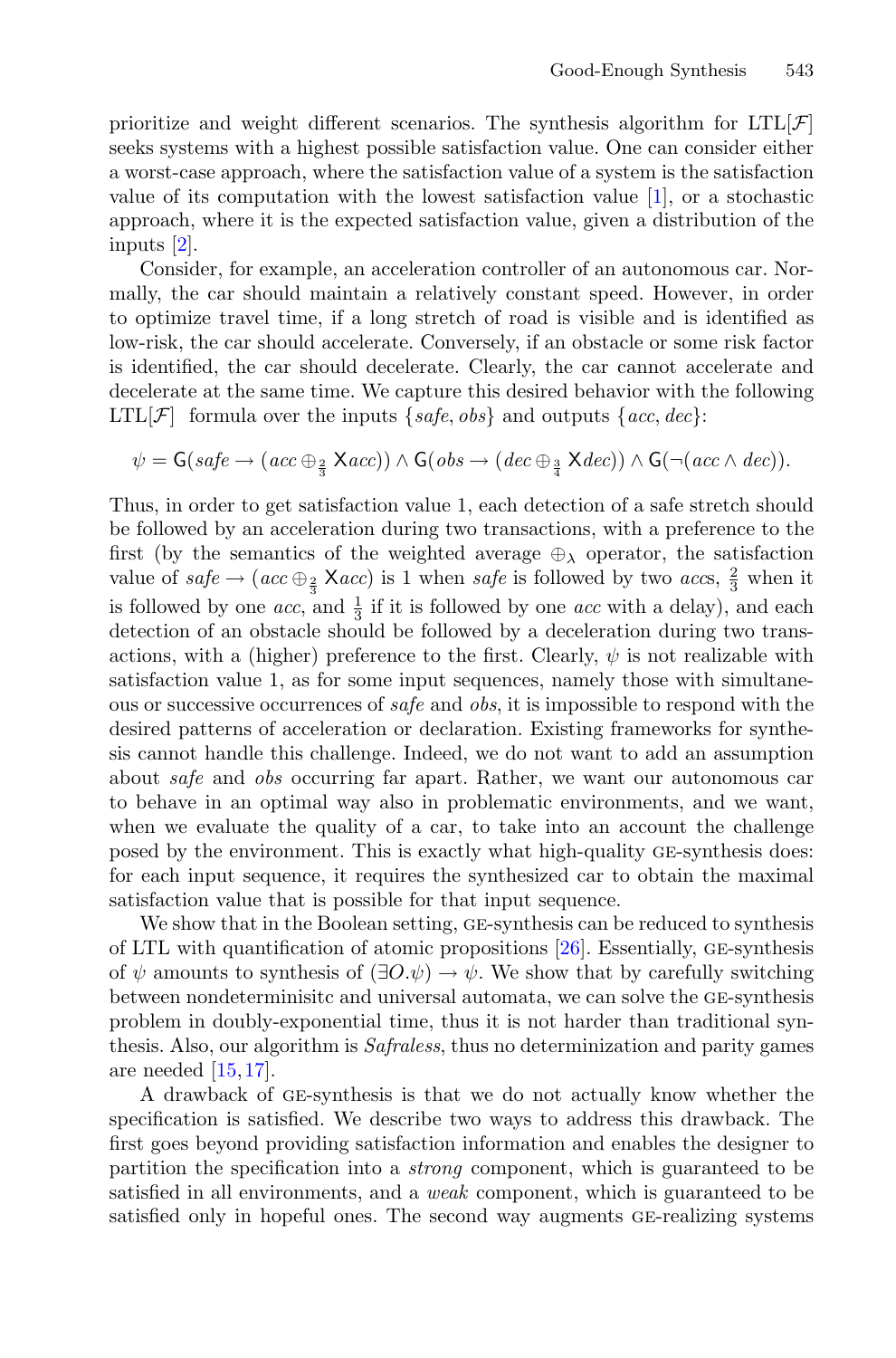by "satisfaction indicators". For example, we show that when a system is lucky to interact with an environment that generates a prefix of an input sequence such that, when combined with a suitable prefix of an output sequence, the specification becomes realizable, then ge-synthesis guarantees that the system indeed responds with a suitable prefix of an output sequence. Moreover, it is easy to add to the system a monitor that detects such prefixes, thus indicating that the specification is going to be satisfied in all environments. Additional monitors we suggest detect prefixes after which the satisfaction becomes valid or unsatisfiable.

We continue to the quantitative setting. We parameterize hope by a satisfaction value  $v \in [0, 1]$  and say that an input sequence  $x \in (2^I)^{\omega}$  is v-hopeful for an LTL[ $\mathcal{F}$ ] formula  $\psi$  if an interaction with it can generate a computation that satisfies  $\psi$  with value at least v. Formally, there is an output sequence  $y \in (2^O)^\omega$ such that  $[x \otimes y, \psi] \geq v$ , where for a computation  $w \in (2^{I \cup O})^{\omega}$ , we use  $\llbracket w, \psi \rrbracket$  to denotes the satisfaction value of  $\psi$  in w. As we elaborate below, while the basic idea of ge-synthesis, namely "input sequences with a potential to high quality should realize this potential" is as in the Boolean setting, there are several ways to implement this idea.

We start with a worst-case approach. There, a strategy  $f : (2^I)^+ \rightarrow 2^O$ GE-realizes an LTL[F] formula  $\psi$  if for all input sequences  $x \in (2^I)^{\omega}$ , if x is vhopeful, then  $[x \otimes f(x), \psi] \geq v$ . The requirement can be applied to a threshold value or to all values  $v \in [0, 1]$ . For example, our autonomous car controller has to achieve satisfaction value 1 in roads with no simultaneous or successive occurrences of *safe* and *obs*, and value  $\frac{3}{4}$  in roads that violate the latter only with some *obs* followed by *safe*. We then argue that the situation is similar to that of *high-quality assume guarantee synthesis* [\[3](#page-20-8)], where richer relations between a quantitative assumption and a quantitative guarantee are of interest. In our case, the assumption is the hopefulness level of the input sequence, namely  $[[x, ∃O.ψ],$  and the guarantee is the satisfaction value of the specification in the generated computation, namely  $[x \otimes f(x), \psi]$ . When synthesizing, for example, a robot controller (e.g., vacuum cleaner) in a building, the doors to rooms are controlled by the environment, whereas the movement of the robot by the system. A measure of the performance of the robot has to take into an account both the number of "hopeful rooms", namely these with an open door – a projection of this number on [0, 1] serves as the assumption, and the number of room cleaned – which induces the guarantee. We assume that the desired relation between the assumption and the guarantee is given by a function  $\text{comb}: [0, 1] \times [0, 1] \rightarrow [0, 1],$ which can capture implication, difference, or ratio.

We continue with an analysis of the expected performance of the system. We do so by assuming a stochastic environment, with a known distribution on the input sequences. We introduce and study two measures for high-quality gesynthesis in a stochastic environment. In the first, termed *expected* ge*-synthesis*, all input sequences are sampled, yet the satisfaction value in each input sequence takes its hopefulness level into account, for example by a comb function as in the assume-guarantee setting. In the second, termed *conditional expected*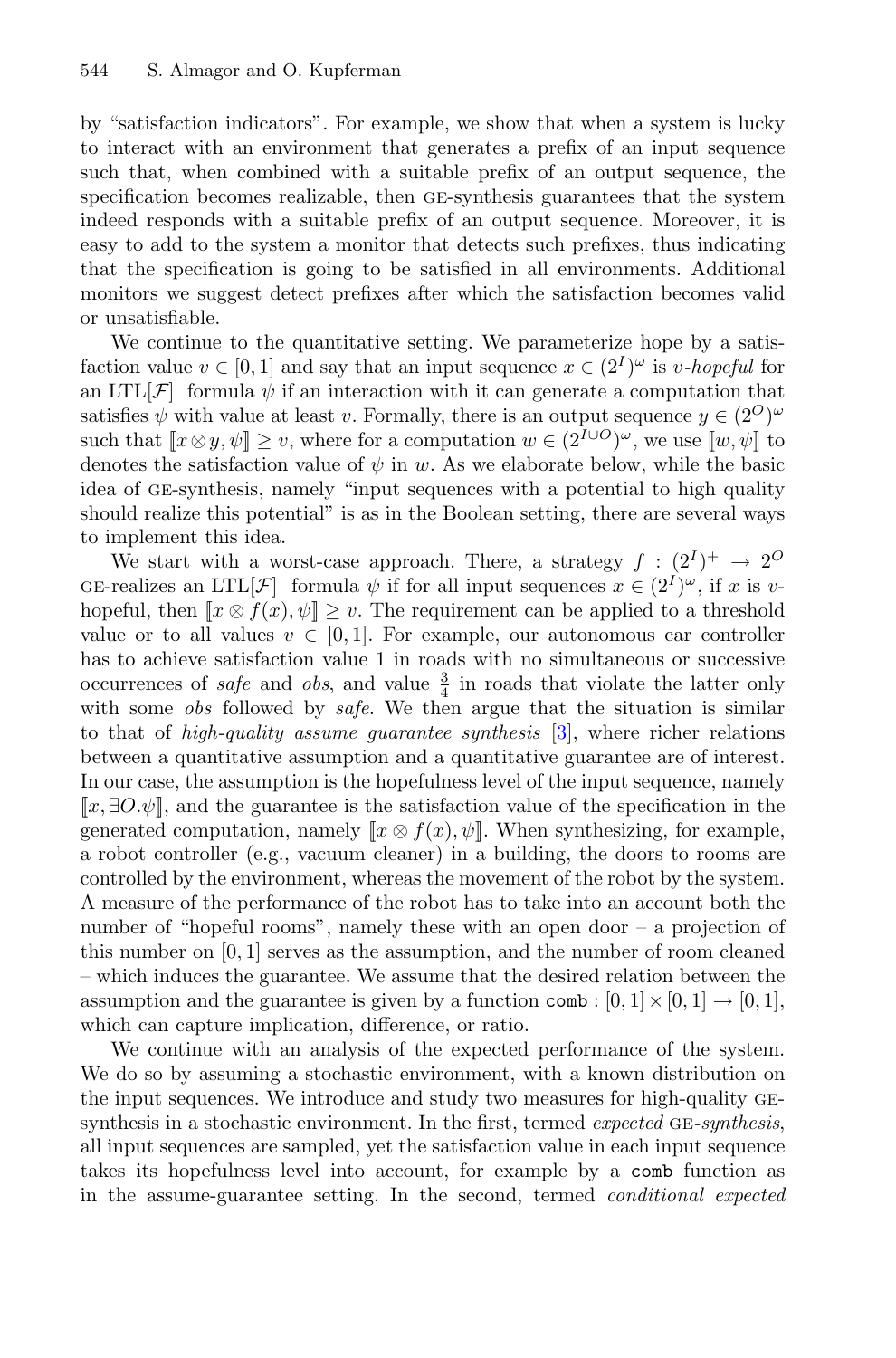ge*-synthesis*, only hopeful input sequences are sampled. For both approaches, our synthesis algorithm is based on the high-quality  $LTL[\mathcal{F}]$  synthesis algorithm of [\[2\]](#page-20-7), which is based on an analysis of deterministic automata associated with the different satisfaction values of the  $LTL[\mathcal{F}]$  specification. Here too, the complexity stays doubly exponential. In addition, we extend the synthesized systems with guarantees for satisfaction and monitors indicating satisfaction in various satisfaction levels.

### **2 Preliminaries**

Consider two finite sets I and O of input and output signals, respectively. For two words  $x = i_0 \cdot i_1 \cdot i_2 \cdots \in (2^I)^{\omega}$  and  $y = o_0 \cdot o_1 \cdot o_2 \cdots \in (2^I)^{\omega}$ , we define  $x \otimes y$  as the word in  $(2^{I\cup O})^{\omega}$  obtained by merging x and y. Thus,  $x \otimes y =$  $(i_0\cup o_0)\cdot(i_1\cup o_1)\cdot(i_2\cup o_2)\cdots$ . The definition is similar for finite x and y of the same length. For a word  $w \in (2^{I \cup O})^{\omega}$ , we use  $w_{|I}$  to denote the projection of w on *I*. In particular,  $(x \otimes y)_{|I} = x$ .

A *strategy* is a function  $f : (2^I)^+ \to 2^O$ . Intuitively, f models the interaction of a system that generates in each moment in time a letter in  $2^O$  with an environment that generates letters in  $2^I$ . For an input sequence  $x = i_0 \cdot i_1 \cdot i_2 \cdots \in (2^I)^{\omega}$ , we use  $f(x)$  to denote the output sequence  $f(i_0) \cdot \overline{f(i_0 \cdot i_1) \cdot f(i_0 \cdot i_1 \cdot i_2) \cdots \in (2^O)}^{\omega}$ . Then,  $x \otimes f(x) \in (2^{I \cup O})^{\omega}$  is the *computation* of f on x. Note that the environment initiates the interaction, by inputting  $i_0$ . Of special interest are *finite-state strategies*, induced by finite state transducers. Formally, an I/O*-transducer* is  $\mathcal{T} = \langle I, O, S, s_0, M, \tau \rangle$ , where S is a finite set of states,  $s_0 \in S$  is an initial state,  $M : S \times 2^I \to S$  is a transition function, and  $\tau : S \to 2^O$  is a labelling function. For  $x = i_0 \cdot i_1 \cdot i_2 \cdots \in (2^I)^*$ , let  $M^*(x)$  be the state in S that T reaches after reading x. Thus is,  $M^*(\epsilon) = s_0$  and for every  $j \geq 0$ , we have that  $M^*(i_0 \cdot i_1 \cdot i_2 \cdots i_j) = M(M^*(i_0 \cdot i_1 \cdot i_2 \cdots i_{j-1}), i_j)$ . Then, T induces the strategy  $f_{\mathcal{T}}:(2^I)^+\to 2^O$ , where for every  $x\in (2^I)^+$ , we have that  $f_{\mathcal{T}}(x)=\tau(M^*(x))$ . We use  $\mathcal{T}(x)$  and  $x \otimes \mathcal{T}(x)$  to denote the output sequence and the computation of  $\mathcal T$  on x, respectively, and talk about  $\mathcal T$  realizing a specification, referring to the strategy  $f_{\tau}$ .

We specify on-going behaviors of reactive systems using the *linear temporal logic* LTL [\[19\]](#page-21-6). Formulas of LTL are constructed from a set AP of atomic proposition using the usual Boolean operators and temporal operators like G ("always"), F ("eventually"), X ("next time"), and U ("until"). Each LTL formula  $\psi$  defines a language  $L(\psi) = \{w : w \models \psi\} \subseteq (2^{AP})^{\omega}$ . We also use *automata on infinite words* for specifying and reasoning about on-going behaviors. We use automata with different branching modes (nondeterministic, where some run has to be accepting; universal, where all runs have to be accepting; and deterministic, where there is a single run) and different acceptance conditions (Büchi, co-Büchi, and parity). We use the three letter acronyms NBW, UCW, DPW, and DFW, to refer to nondeterministic Büchi, universal co-Büchi, deterministic parity, and deterministic finite word automata, respectively. Given an LTL formula  $\psi$  over AP, one can constructs an NBW  $\mathcal{A}_{\psi}$  with at most  $2^{O(|\psi|)}$  states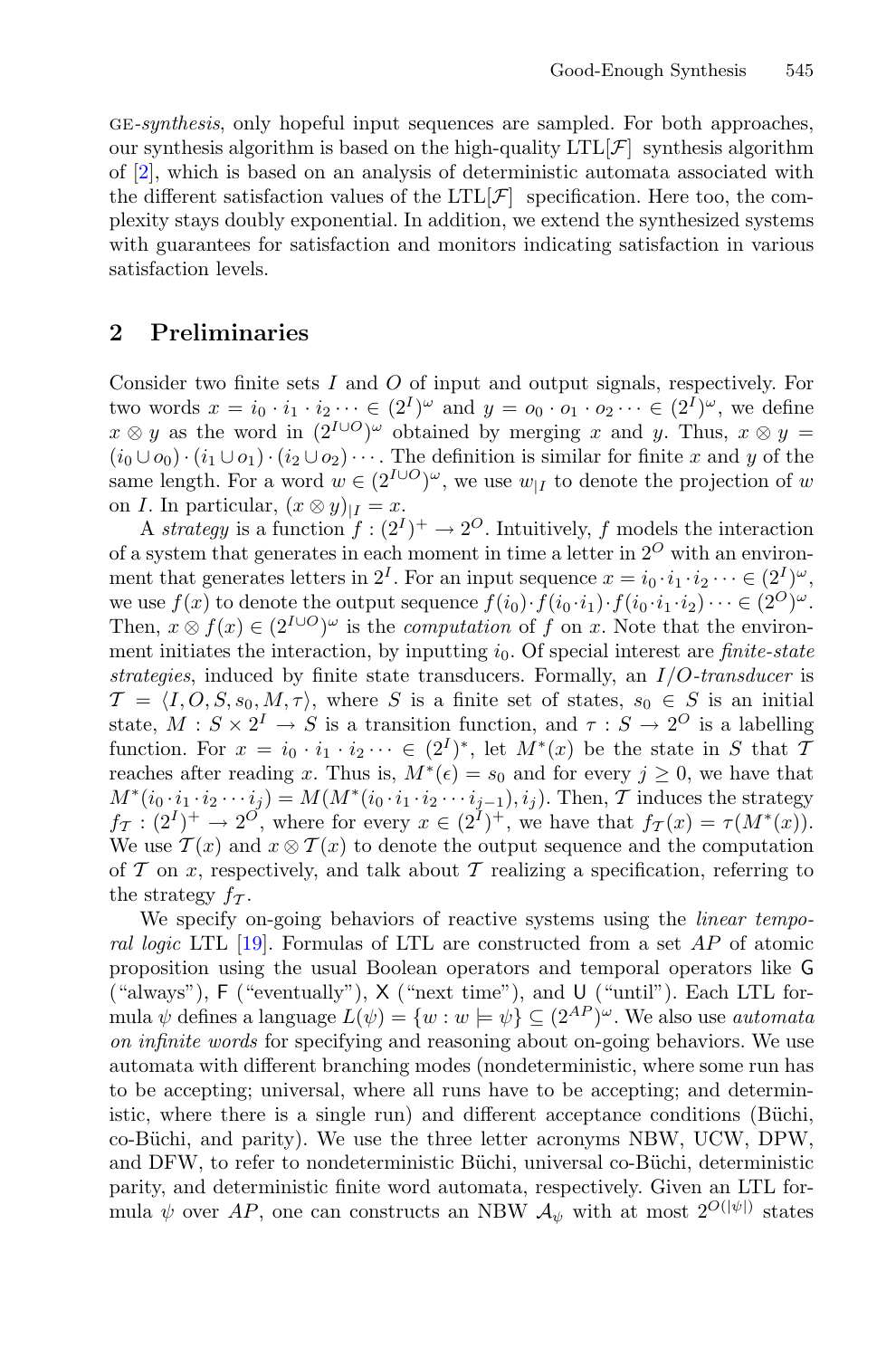such that  $L(\mathcal{A}_{\psi}) = L(\psi)$  [\[27](#page-21-7)]. Constructing an NBW for  $\neg \psi$  and then dualizing it, results in a UCW for  $L(\psi)$ , also with at most  $2^{O(|\psi|)}$  states. Determinization [\[23](#page-21-8)] then leads to a DPW for  $L(\psi)$  with at at most  $2^{2^{O(|\psi|)}}$  states and index  $2^{O(|\psi|)}$ . For full definitions of LTL, automata, and their relation, see [\[12](#page-20-9)].

Consider an LTL formula  $\psi$  over  $I \cup O$ . We say that  $\psi$  is *realizable* if there is a finite-state strategy  $f : (2^I)^+ \to 2^O$  such that for all  $x \in (2^I)^{\omega}$ , we have that  $x \otimes f(x) \models \psi$ . That is, the computation of f on every input sequence satisfies  $\psi$ . We say that a word  $x \in (2^I)^{\omega}$  is *hopeful* for  $\psi$  if there is  $y \in (2^O)^{\omega}$  such that  $x \otimes y \models \psi$ . Then, we say that  $\psi$  is *good-enough realizable* (GE-realizable, for short) if there is a finite-state strategy  $f : (2^I)^+ \to 2^O$  such that for every  $x \in (2^I)^{\omega}$ that is hopeful for  $\psi$ , we have that  $x \otimes f(x) \models \psi$ . That is, if there is some output sequence whose combination with x satisfies  $\psi$ , then the computation of f on x satisfies  $\psi$ . The LTL GE-synthesis problem is then to decide whether a given LTL formula is ge-realizable, and if so, to return a transducer that ge-realizes it. Clearly, every realizable specification is ge-realizable – by the same transducer. We say that  $\psi$  is *universally satisfiable* if all input sequences are hopeful for  $\psi$ . It is easy to see that for universally satisfiable specifications, realizability and ge-realizability coincide. On the other hand, as demonstrated in Sect. [1,](#page-0-0) there are specifications that are not realizable and are ge-realizable.

*Example 1.* Let  $I = \{p\}$  and  $O = \{q\}$ . Consider the specification  $\psi = \mathsf{GF}((\mathsf{X}p) \wedge \mathsf{X}$  $q) \wedge \mathsf{GF}((\mathsf{X}\neg p) \wedge \neg q)$ . Clearly,  $\psi$  is not realizable, as an input sequence  $x \in (2^I)^{\omega}$ is hopeful for  $\psi$  iff  $x \models$  GFp  $\land$  GF $\neg p$ . Since the system has to assign a value to q before it knowns the value of  $Xp$ , it seems that  $\psi$  is also not GE-realizable. As we show below, however, the specification  $\psi$  is GE-realizable. Intuitively, it follows from the fact that hopeful input sequences consists of alternating p-blocks and  $(\neg p)$ -blocks. Then, by outputting  $\neg q$  in p-blocks and outputting q in  $(\neg p)$ -blocks, the system guarantees that each last position in a  $(\neg p)$ -block satisfies  $q \wedge \mathsf{X} p$  and each last position in a p-block satisfies  $(\neg q) \wedge \forall p$ . Formally,  $\psi$  is GE-realized by the transducer  $\mathcal{T} = \langle \{p\}, \{q\}, \{s_0, s_1\}, s_0, M, \tau \rangle$ , where  $M(s_0, \emptyset) = M(s_1, \emptyset) = s_0$ ,  $M(s_0, \{p\}) = M(s_1, \{p\}) = s_1, \tau(s_0) = \{q\}, \text{ and } \tau(s_1) = \emptyset.$ 

# **3 LTL Good-Enough Synthesis**

Recall that a strategy  $f : (2^I)^+ \rightarrow 2^O$  GE-realizes an LTL formula  $\psi$  if its computations on all hopeful input sequences satisfy  $\psi$ . Thus, for every input sequence  $x \in (2^I)^\omega$ , either  $x \otimes y \not\models \psi$  for all  $y \in (2^O)^\omega$ , or  $x \otimes f(x) \models \psi$ . The above suggests that algorithms for solving LTL ge-synthesis involve existential and universal quantification over the behavior of output signals. The logic EQLTL extends LTL by allowing existential quantification over atomic propositions [\[26\]](#page-21-3). We refer here to the case the atomic propositions are the signals in  $I \cup O$ , and the signals in  $O$  are existentially quantified. Then, an EQLTL formula is of the form  $\exists O.\psi$ , and a computation  $w \in (2^{I\cup O})^{\omega}$  satisfies  $\exists O.\psi$  iff there is  $y \in (2^O)^{\omega}$ such that  $w_{|I} \otimes y \models \psi$ . Dually, AQLTL extends LTL by allowing universal quantification over atomic propositions. We consider here formulas of the form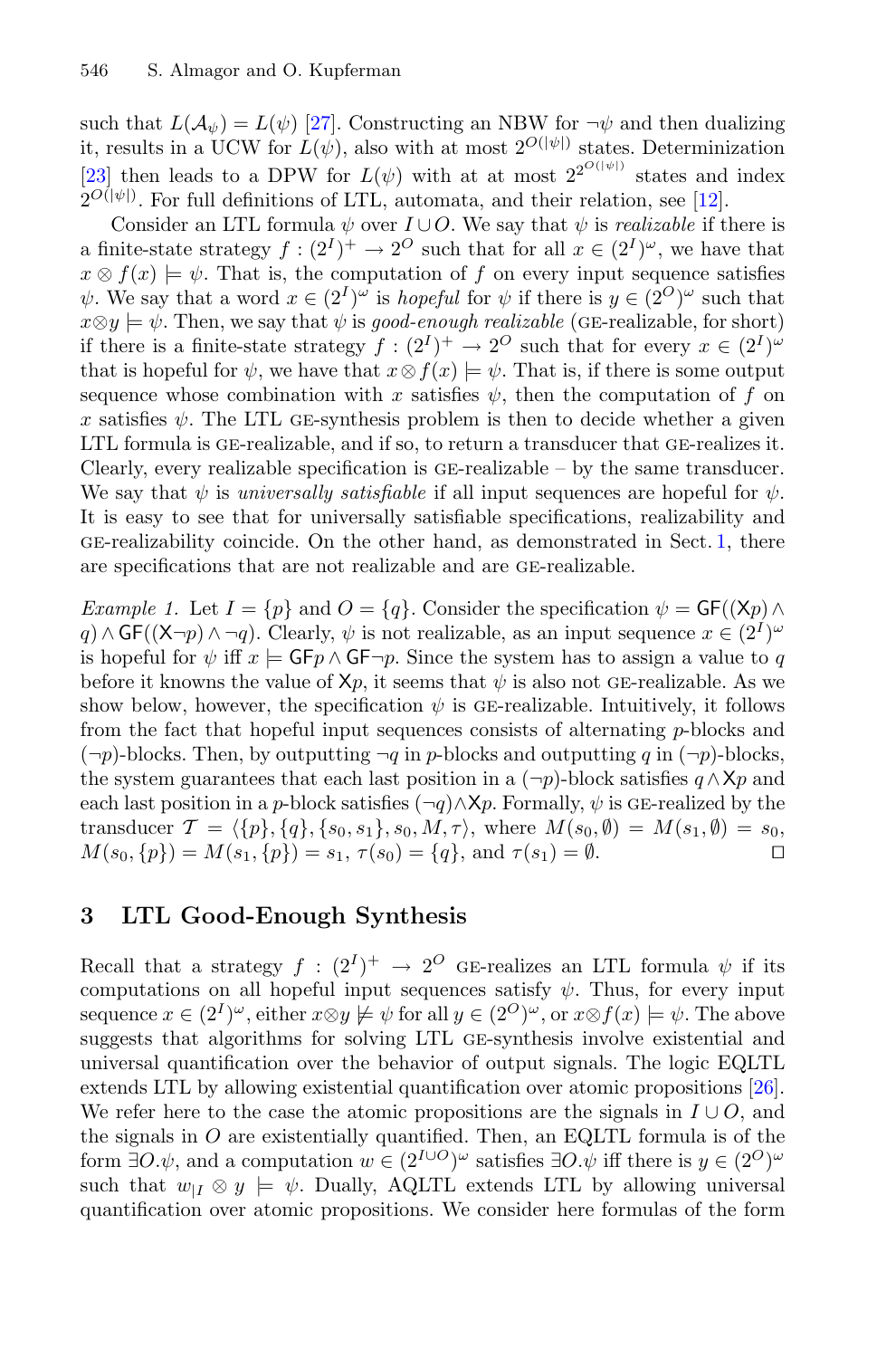$\forall O.\psi$ , which are equivalent to ¬∃O.¬ $\psi$ . Indeed, a computation  $w \in (2^{I\cup O})^{\omega}$ satisfies  $\forall O.\psi$  iff for all  $y \in (2^O)^\omega$ , we have that  $w_{\vert I} \otimes y \models \psi$ . Note that in both the existential and universal cases, the  $O$ -component of  $w$  is ignored. Accordingly, we sometimes interpret EQLTL and AQLTL formulas with respect to input sequences  $x \in (2^I)^{\omega}$ . Also note that both EQLTL and AQLTL increase the expressive power of LTL. For example, the EQLTL formula  $\exists q.q \land \mathsf{X}\neg q \land \mathsf{G}(q \leftrightarrow \mathsf{G})$  $XXq$ )  $\wedge$  G(q  $\rightarrow$  p) states that p holds in all even positions of the computation, which cannot be specified in LTL [\[29\]](#page-21-9).

#### <span id="page-6-1"></span>**Theorem 1.** *The LTL* ge*-synthesis problem is 2EXPTIME-complete.*

*Proof.* We start with the upper bound. Given an LTL formula  $\psi$  over  $I \cup O$ , we describe an algorithm that returns a transducer T that GE-realizes  $\psi$ , or declares that no such transducer exists.

It is not hard to see that T GE-realizes  $\psi$  iff T realizes  $\varphi = \psi \vee \forall O.\neg \psi$ . Indeed, an input sequence  $x \in (2^I)^\omega$  is hopeful for  $\psi$  iff  $x \models \exists O.\psi$ , and so the specification  $\varphi$  requires all hopeful input sequences to satisfy  $\psi$ . A naive construction of an NBW for  $\varphi$  involves a universal projection of the signals in O in an automaton for  $\neg \psi$ , and results in an NBW that is doubly exponential. In order to circumvent the extra exponent, we construct an NBW  $A_{\neg\varphi}$  for  $\neg\varphi$ , and then dualize it to get a UCW for  $\varphi$ , as follows.

Let  $\mathcal{A}_{\neg \psi}$  be an NBW for  $L(\neg \psi)$  and  $\mathcal{A}_{\exists O.\psi}$  be an NBW for  $L(\exists O.\psi)$ . Thus,  $\mathcal{A}_{\exists O.\psi}$  is obtained from an NBW  $\mathcal{A}_{\psi}$  for  $L(\psi)$  by existentially projecting its transitions on  $2^I$ . In more details, if  $\mathcal{A}_{\psi} = \langle 2^{I\cup O}, Q, Q_0, \delta, \alpha \rangle$ , then  $\mathcal{A}_{\exists O,\psi} = \langle Q_0, Q_0, \delta, \alpha \rangle$  $\langle 2^{I\cup O}, Q, Q_0, \delta', \alpha \rangle$ , where for all  $q \in Q$  and  $i \cup o \in 2^{I\cup O}$ , we have  $\delta'(q, \sigma) =$  $\bigcup_{o\in 2^O} \{\delta(q, (\sigma \cap I) \cup o)\}.$ 

Let  $\mathcal{A}_{\neg\omega}$  be an NBW for the intersection of  $\mathcal{A}_{\neg\psi}$  and  $\mathcal{A}_{\exists O,\psi}$ . We can define  $\mathcal{A}_{\neg\omega}$  as the product of  $\mathcal{A}_{\neg\psi}$  and  $\mathcal{A}_{\exists O,\psi}$ , possibly using the generalized Büchi acceptance condition (see Remark [1\)](#page-6-0), thus its size is exponential in  $\psi$ . The language of  $\mathcal{A}_{\neg \varphi}$  is then  $\{w \in (2^{I \cup O})^{\omega} : w \not\models \psi \text{ and } w \models \exists O.\psi\}.$  We then solve usual synthesis for the complementing UCW. Its language is  $\{w \in (2^{I\cup O})^{\omega}$ :  $w \models \psi$  or  $w \models \forall O.\neg \psi$ , as required. By [\[17](#page-21-5)], the synthesis problem for UCW can be solved in EXPTIME, and we are done.

The lower bound follows from the 2EXPTIME-hardness of LTL realizability [\[22](#page-21-10)]. The hardness proof there constructs, given a 2EXPTIME Turing machine M, an LTL formula  $\psi$  that is realizable iff M accepts the empty tape. Since all input sequences are hopeful for  $\psi$ , realizability and GE-realizability coincide, and we are done. we are done.  $\Box$ 

Note that working with a UCW not only handles the universal quantification for free but also has the advantage of a Safraless synthesis algorithm – no determinization and parity games are needed  $[15,17]$  $[15,17]$  $[15,17]$ . Also note that the algorithm we suggest in the proof of Theorem [1](#page-6-1) can be generalized to handle specifications that are arbitrary positive Boolean combinations of EQLTL formulas.

<span id="page-6-0"></span>*Remark 1* **[Products and optimizations]**. Throughout the paper, we construct products of automata whose state space is  $2^{cl(\psi)}$ , and states correspond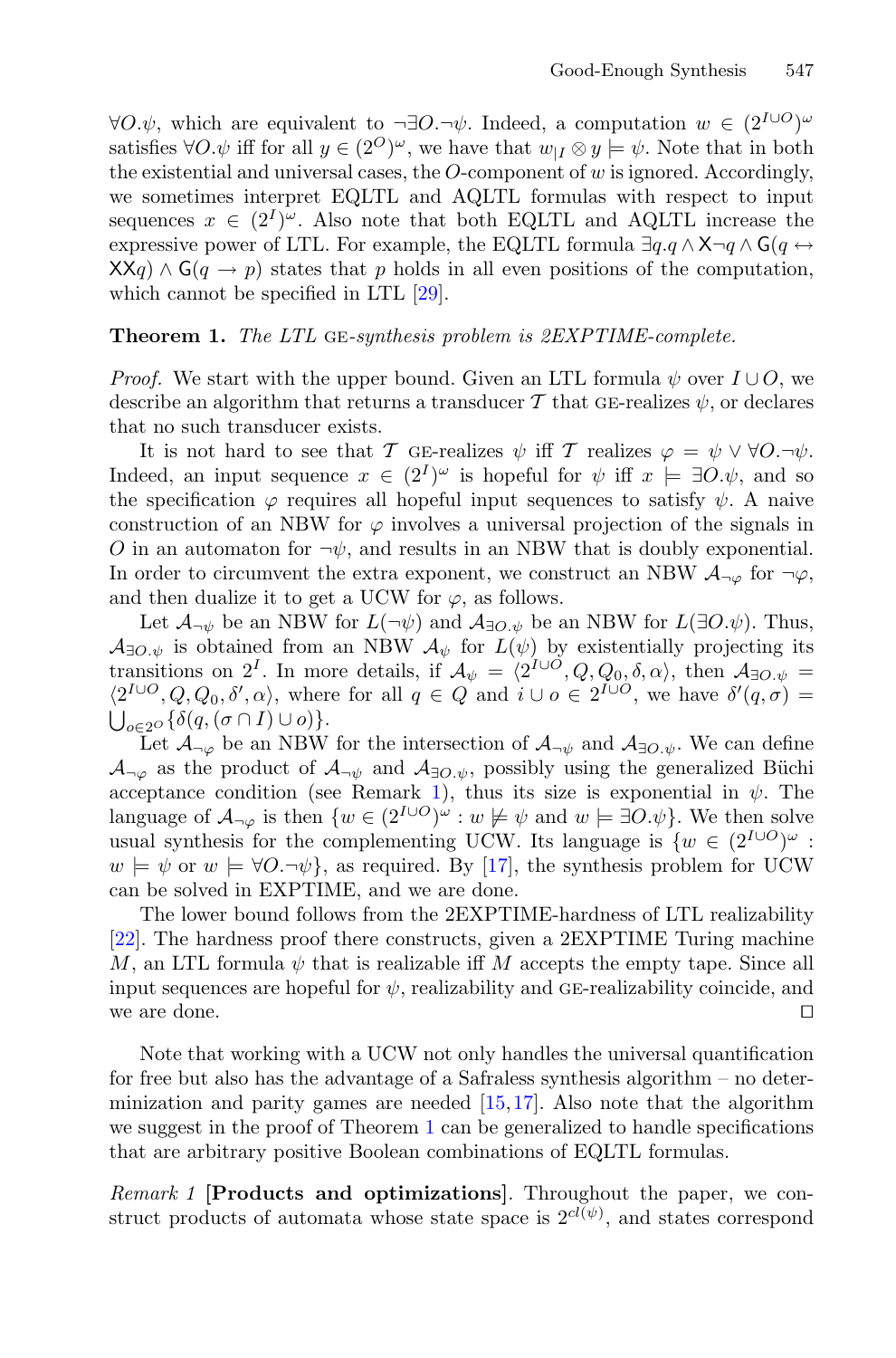to maximal consistent subsets of  $cl(\psi)$ , possibly in the scope of an existential quantifier of O. Accordingly, the product can be minimized to include only consistent pairs. Also, since traditional-synthesis algorithms, in particular the Safraless algorithms we use, can handle automata with *generalized* Büchi and co-Büchi acceptance condition, we need only one copy of the product.

*Remark 2* **[Determinancy of the** ge**-synthesis game]**. Determinancy of games implies that in traditional synthesis, a specification  $\psi$  is not I/O-realizable iff  $\neg \psi$  is O/I-realizable This is useful, for example when we want to synthesize a transducer of a bounded size and proceed simultaneously, aiming to synthesize either a system transducer that realizes  $\psi$  or an environment transducer that realizes  $\neg \psi$  [\[17](#page-21-5)]. For GE-synthesis, simple dualization does not hold, but we do have determinancy in the sense that  $(\exists O.\psi) \rightarrow \psi$  is not I/O-realizable iff  $(\exists O.\psi) \wedge \neg \psi$  is  $O/I$ -realizable. Accordingly,  $\psi$  is not GE-realizable iff the environment has a strategy that generates, for each output sequence  $y \in (2^O)^{\omega}$ , a helpful input sequence  $x \in (2^I)^\omega$  such that  $x \otimes y \models \neg \psi$ . In the full version, we formalize and study this duality further. formalize and study this duality further.

# **4 Guarantees in Good-Enough Synthesis**

A drawback of ge-synthesis is that we do not actually know whether the specification is satisfied. In this section we describe two ways to address this drawback. The first way goes beyond providing satisfaction information and enables the designer to partition the specification into to a *strong* component, which should be satisfied in all environments, and a *weak* component, which should be satisfied only in hopeful ones. The second way augments ge-realizing transducers by flags, raised to indicate the status of the satisfaction.

### **4.1** ge**-Synthesis with a Guarantee**

Recall that GE-realizability is suitable especially in settings where we design a system that has to do its best in all environments. ge-synthesis with a guarantee is suitable in settings where we want to make sure that some components of the specification are satisfied in all environment. Accordingly, a specification is an LTL formula  $\psi = \psi_{strong} \wedge \psi_{weak}$ . When we GE-synthesize  $\psi_{weak}$  with guarantee  $\psi_{strong}$ , we seek a transducer T that realizes  $\psi_{strong}$  and GE-realizes  $\psi_{weak}$ . Thus, for all input sequences  $x \in (2^I)^\omega$ , we have that  $x \otimes \mathcal{T}(x) \models \psi_{strong}$ , and if x is hopeful for  $\psi_{weak}$ , then  $x \otimes \mathcal{T}(x) \models \psi_{strong}$ .

**Theorem 2.** *The LTL* ge*-synthesis with guarantee problem is 2EXPTIMEcomplete.*

*Proof.* Consider an LTL formula  $\psi = \psi_{strong} \wedge \psi_{weak}$  over  $I \cup O$ . It is not hard to see that a transducer  $T$  GE-realizes  $\psi_{weak}$  with guarantee  $\psi_{strong}$  iff  $T$  realizes  $\varphi = \psi_{strong} \wedge ((\exists O.\psi_{weak}) \rightarrow \psi_{weak})$ . We can then construct a UCW  $\mathcal{A}_{\varphi}$  for  $L(\varphi)$ by dualizing an NBW for its negation  $\neg \psi_{strong} \lor ((\exists O.\psi_{weak}) \land \neg \psi_{weak})$ , which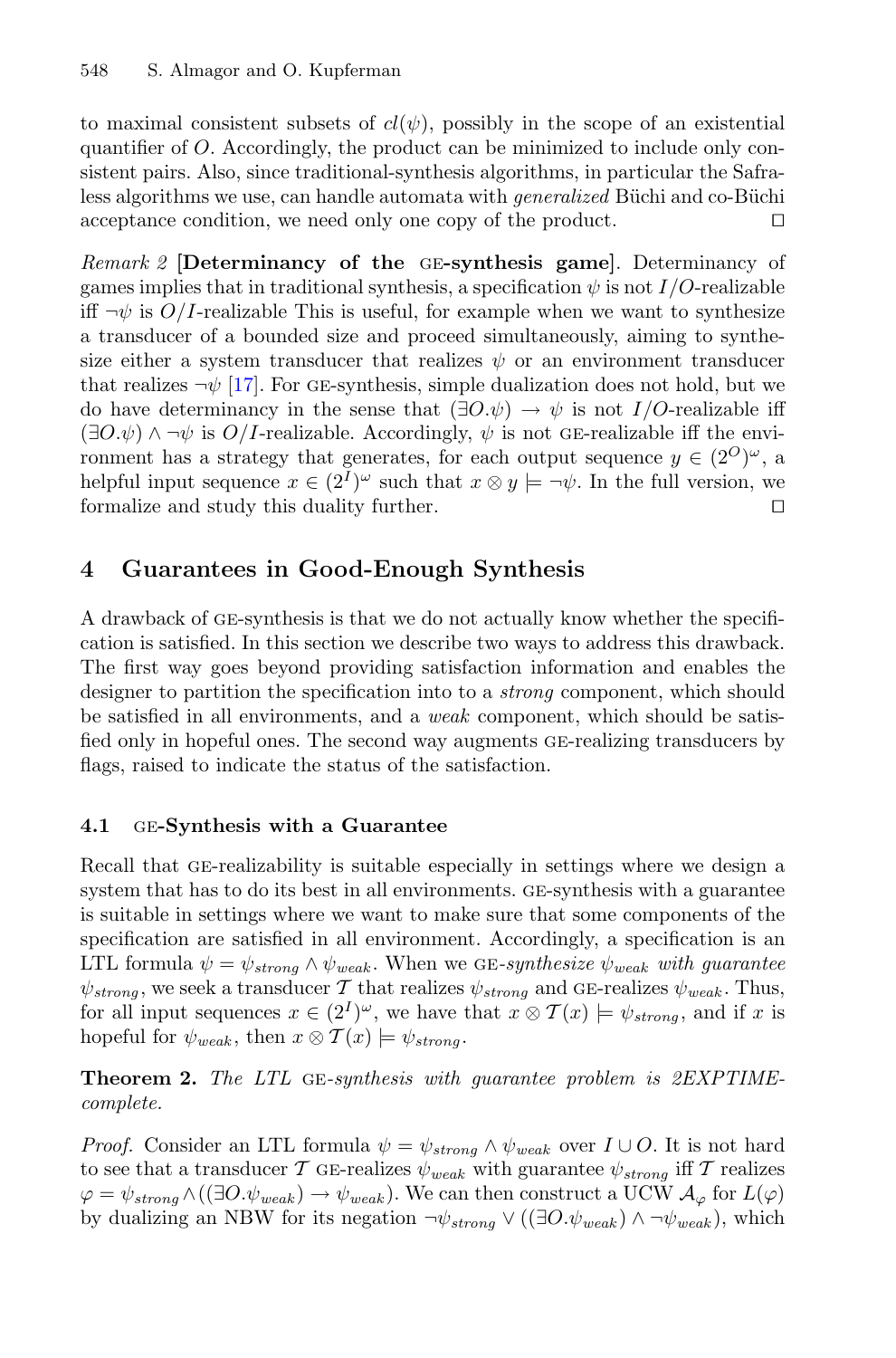can be constructed using techniques similar to those in the proof of Theorem [1.](#page-6-1) We then proceed with standard synthesis for  $\mathcal{A}_{\varphi}$ . Note that the approach is Safraless. Taking an empty (that is, True) guarantee, a lower bound follows from the 2EXPTIME-hardness of LTL GE-synthesis.

#### **4.2 Flags by a** ge**-Realizing Transducer**

For a language  $L \subseteq (2^{I\cup O})^{\omega}$  and a finite word  $w \in (2^{I\cup O})^*$ , let  $L^w = \{w' \in$  $(2^{I\cup O})^{\omega}: w\cdot w' \in L$ . That is,  $L^w$  is the language of suffixes of words in L that have w as a prefix. We say that a word  $w \in (2^{I\cup O})^*$  is *green for* L if  $L^w$  is realizable. Then, a word  $x \in (2^I)^*$  is *green for* L if there is  $y \in (2^O)^*$  such that  $x \otimes y$  is green for L. When a system is lucky to interact with an environment that generates a green input sequence, we want the system to react in a way that generates a green prefix, and then realizes the specification. Formally, we say that a strategy  $f : (2^I)^+ \to 2^O$  *green realizes* L if for every  $x \in (2^I)^+$ , if x is green for L, then  $x \otimes f(x)$  is green for  $L^{1,2}$  $L^{1,2}$  $L^{1,2}$  $L^{1,2}$  $L^{1,2}$ . We say that a word  $w \in (2^{I \cup O})^*$ is *light green for* L if  $L^w$  is universally satisfiable, thus all input sequences are hopeful for  $L^w$ . A word  $x \in (2^I)^*$  is *light green for* L if there is  $y \in (2^O)^*$ such that  $x \otimes y$  is light green for L. It is not hard to see that for GE-realizable languages, green and light green coincide. Indeed, if  $L$  is universally satisfiable and GE-realizable, then  $L$  is realizable.

#### <span id="page-8-2"></span>**Theorem 3.** GE-realizability is strictly stronger than green realizability.

*Proof.* We first prove that every strategy  $f : (2^I)^+ \rightarrow 2^O$  that GE-realizes a specification  $\psi$  also green realizes  $\psi$ . Consider  $x \in (2^I)^+$  that is green for  $\psi$ . By definition, there is  $y \in (2^O)^+$  such that  $L^{x \otimes y}$  is realizable. Then, for every  $x' \in (2^I)^\omega$ , there is  $y' \in (2^O)^\omega$  such that  $x' \otimes y'$  in  $L^{x \otimes y}$ . Hence, for every  $x' \in (2^I)^{\omega}$ , we have that  $x \cdot x'$  is hopeful. Therefore, as f GE-realizes  $\psi$ , we have that  $(x \cdot x') \otimes f(x \cdot x') \models \psi$ . Thus,  $x \otimes f(x)$  is green, and so f green realizes  $\psi$ .

We continue and describe a specification that is green realizable and not GErealizable. Let  $I = \{p\}$  and  $O = \{q\}$ . Consider the specification  $\psi = G((Xp) \leftrightarrow$ q). Clearly,  $\psi$  is not realizable, as the system has to commit a value for q before a value for  $Xp$  is known. Likewise, no word  $w \in (2^{I\cup O})^*$  is green for  $\psi$ , and so no finite input sequence  $x \in (2^I)^*$  is green for  $\psi$ . Hence, every strategy (vacuously) green realizes  $\psi$ . On the other hand, for every input sequences  $x \in (2^I)^{\omega}$  there is an output sequence  $y \in (2^O)^\omega$  such that  $x \otimes y \models \psi$ . Thus, all input sequences are hopeful for  $\psi$ . Thus, synthesis and GE-synthesis coincide for  $\psi$ , which is not GE-realizable. GE-realizable.  $\square$ 

Theorem [3](#page-8-2) brings with it two good news. The first is that a ge-realizing transducer has the desired property of being also green realizing. The second has

<span id="page-8-0"></span><sup>&</sup>lt;sup>1</sup> Note that while the definition of green realization does not refer to  $\epsilon$  directly, we have that  $\epsilon$  is green iff L is realizable, in which case all  $x \in (2^I)^*$  are green.

<span id="page-8-1"></span><sup>&</sup>lt;sup>2</sup> While synthesis corresponds to finding a winning strategy for the system, green synthesis can be viewed as a subgame-perfect best-response strategy, where the system does its best in every subgame, even if it loses the overall game.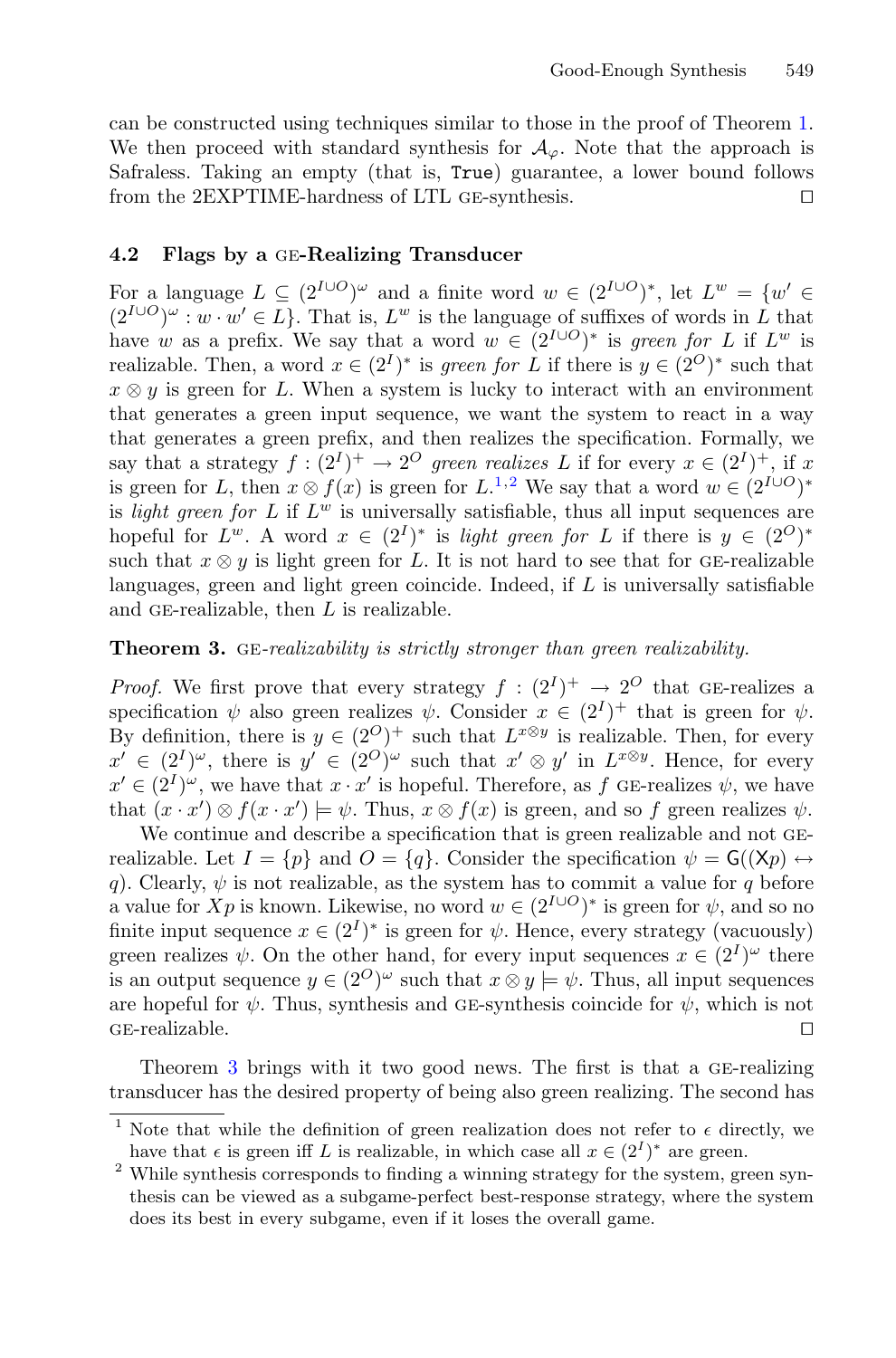to do with our goal of providing the user with information about the satisfaction status, in particular raising a green flag whenever a green prefix is detected. By Theorem [3,](#page-8-2) such a flag indicates that the computation generated by our ge-realizing transducer satisfies the specification. A naive way to detect green prefixes for a specification  $\psi$  is to solve the synthesis problem for  $\psi$  by solving a game on top of a DPW  $\mathcal{D}_{\psi}$  for  $\psi$ . The winning positions in the game are states in  $\mathcal{D}_{\psi}$ . By defining them as accepting states, we can obtain from  $\mathcal{D}_{\psi}$  a DFW for green prefixes. Then, we run this DFW in parallel with the GE-realizing transducer, and raise the green flag whenever a green prefix is detected. This, however, requires a generation of  $\mathcal{D}_{\psi}$  and a solution of parity games. Below we describe a much simpler way, which makes use of the fact that our transducer ge-realizes the specification.

Recall that if  $L$  is universally satisfiable and GE-realizable, then  $L$  is realizable. Accordingly, given a transducer T that GE-realizes  $\psi$ , we can augment it with green flags by running in parallel a DFW that detects light-green prefixes. As we argue below, constructing such a DFW only requires an application of the subset construction on top of an NBW for the existential projection of  $\psi$  on  $2^I$ .

**Lemma 1.** *Given an LTL formula*  $\psi$  *over*  $I \cup O$ *, we can construct a DFA*  $S$  *of*  $size$   $2^{2^{O(|\psi|)}}$ *such that*  $L(S) = \{x \in (2^I)^* : x \text{ is light green for } L(\psi)\}.$ 

*Proof.* Let  $\mathcal{A}_{\psi} = \langle 2^{I\cup O}, Q, \delta, Q_0, \alpha \rangle$  be an NBW for  $L(\psi)$ , and let  $\mathcal{B}_{\psi} = \langle 2^I, Q, \phi \rangle$  $\delta', Q_0, \alpha$  be its existential projection on  $2^I$ . Thus, for every  $q \in Q$  and  $i \in 2^I$ , we have  $\delta'(q, i) = \bigcup_{o \in 2^O} \delta(q, i \cup o)$ . We define the DFW  $S = \langle 2^I, 2^Q, M, \{Q_0\}, F \rangle$ where M follows the subset construction of  $\mathcal{B}_{\psi}$ : for every  $S \in 2^Q$  and  $i \in 2^I$ , we have  $M(S, i) = \bigcup_{s \in S} \delta'(s, i)$ . Then,  $F = \{S \in 2^Q : L(\mathcal{B}_{\psi}^S) = (2^I)^{\omega}\}$ . Observe that S rejects  $x \in (2^I)^*$  iff there is  $x' \in (2^I)^\omega$  such that for all  $y \in (2^O)^*$  and  $y' \in (2^O)^\omega$ , no state in  $\delta(Q_0, x \otimes y)$  accepts  $x' \otimes y'$ . Thus, S rejects x iff x is not light green, and accepts it otherwise. Note that the definition of  $F$  involves universality checking, possibly via complementation, yet no determinization is required, and the size of S is  $2^{2^{O(|\psi|)}}$ . . **Executive** Construction of the Construction of the Construction of the Construction of the Construction of the Construction of the Construction of the Construction of the Construction of the Construction of the Construc

Note that once we reach an accepting state in  $S$ , we can make it an accepting loop. Indeed, once a green prefix is detected, then all prefixes that extend it are green. Accordingly, once the green flag is raised, it stays up. Also note that if an input sequence is not hopeful for  $\psi$ , then none of its prefixes is light green for  $\psi$ . The converse, however, is not true: an input sequence may be hopeful and still have no light green prefixes. For example, taking  $I = \{p\}$ , the input sequence  $\{p\}^{\omega}$  is hopeful for  $\mathsf{G}p$ , yet none of its prefixes is green light, as it can be extended to an input sequence with  $\neg p$ .

Green flags provide information about satisfaction. Two additional flags of interest are related to safety and co-safety properties:

– A word  $w \in (2^{I\cup O})^*$  is *red for* L if  $L^w = ∅$ . A word  $x ∈ (2^I)^*$  is *red for* L if for all  $y \in (2^O)^*$ , we have that  $x \otimes y$  is red for L. Thus, when the environment generates x, then no matter how the system responds,  $L$  is not satisfied.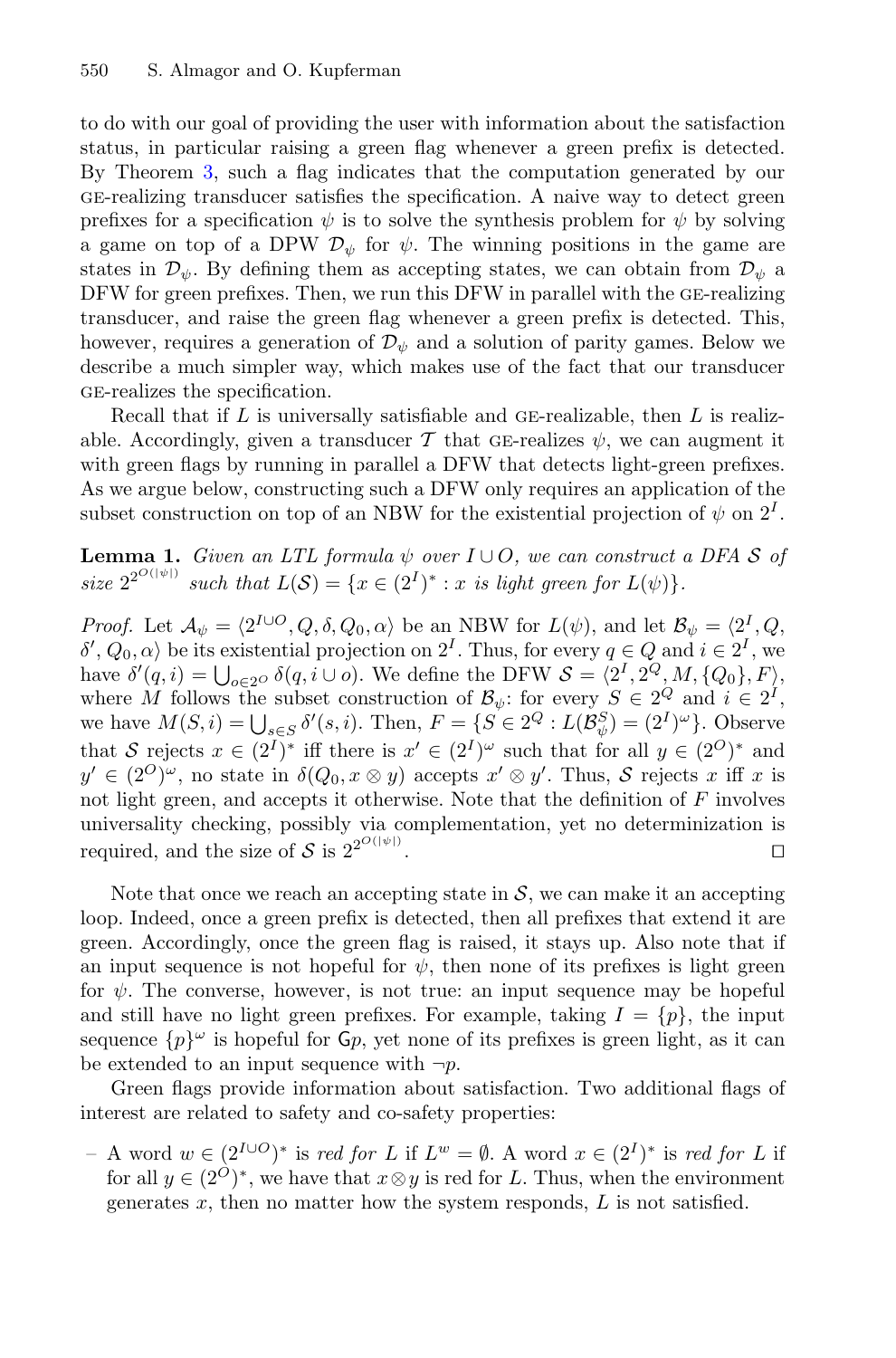$-$  a word  $w \in (2^{I\cup O})^*$  is *blue for* L when  $L^w = (2^{I\cup O})^{\omega}$ , and then define a word  $x \in (2^I)^*$  as *blue for* L if there is  $y \in (2^O)^*$  such that  $x \otimes y$  is blue for L. Thus, when the environment generates  $x$ , the system can respond in a way that guarantees satisfaction no matter how the interaction continues.

A monitor that detects red and blue prefixes for L can be added to a transducer that GE-realizes L. As has been the case with the monitor for green prefixes, its construction is based on applying the subset construction on an NBW for L [\[16](#page-21-11)]. Also, once a red or blue flag is raised, it stays up. In a way analogous to green realizability, we seek a transducer that ge-realizes the specification and generates a red prefix only if all interactions generate a red prefix, and generates a blue prefix whenever this is possible. In the full version, we show that while ge-realization implies *red realization*, it may conflict with *blue realization*.

# **5 High-Quality Good-Enough Synthesis**

ge-synthesis is of special interest when the satisfaction value of the specification is multi-valued, and we want to synthesize high-quality systems. We start by defining the multi-valued logic  $LTL[\mathcal{F}]$ , which is our multi-valued specification formalism. We then study  $LTL[\mathcal{F}]$  GE-synthesis, first in a worst-case approach, where the satisfaction value of a transducer is the satisfaction value of its computation with the lowest satisfaction value, and then in a stochastic approach, where it is the expected satisfaction value, given a distribution of the inputs.

### **5.1 The Logic LTL[***F***]**

Let AP be a set of Boolean atomic propositions and let  $\mathcal{F} \subseteq \{f : [0, 1]^k \to [0, 1]:$  $k \in \mathbb{N}$  be a set of *quality operators*. An LTL[ $\mathcal{F}$ ] formula is one of the following:

- True, False, or p, for  $p \in AP$ .
- $f(\psi_1, ..., \psi_k), \mathsf{X}\psi_1$ , or  $\psi_1\mathsf{U}\psi_2$ , for LTL[F] formulas  $\psi_1, ..., \psi_k$  and a function  $f \in \mathcal{F}$ .

The semantics of  $LTL[\mathcal{F}]$  formulas is defined with respect to infinite computations over AP. For a computation  $w = w_0, w_1, \ldots \in (2^{AP})^{\omega}$  and position  $j \geq 0$ , we use  $w^j$  to denote the suffix  $w_j, w_{j+1}, \ldots$ . The semantics maps a computation w and an LTL[F] formula  $\psi$  to the *satisfaction value* of  $\psi$  in w, denoted  $\llbracket w, \psi \rrbracket$ . The satisfaction value is in [0, 1] and is defined inductively as follows.

 $-[w, True] = 1$  and  $[w, False] = 0$ . – For  $p \in AP$ , we have that  $[[w, p]] = 1$  if  $p \in w_0$ , and  $[[w, p]] = 0$  if  $p \notin w_0$ .  $-[ \llbracket w, f(\psi_1, ..., \psi_k) \rrbracket = f([\llbracket w, \psi_1 \rrbracket, ..., \llbracket w, \psi_k \rrbracket).$  $-\stackrel{\llcorner}{[}w, \mathsf{X} \psi_1\mathbb{]} = \stackrel{\llcorner}{[}w^1, \psi_1\mathbb{]} .$  $-[[w,\psi_1 \mathsf{U} \psi_2]] = \max_{i \geq 0} \{\min \{[[w^i,\psi_2]], \min_{0 \leq j < i} [[w^j,\psi_1]]\} \}.$ 

The logic LTL can be viewed as  $LTL[\mathcal{F}]$  for  $\mathcal F$  that models the usual Boolean operators. In particular, the only possible satisfaction values are 0 and 1. We abbreviate common functions as described below. Let  $x, y, \lambda \in [0, 1]$ . Then,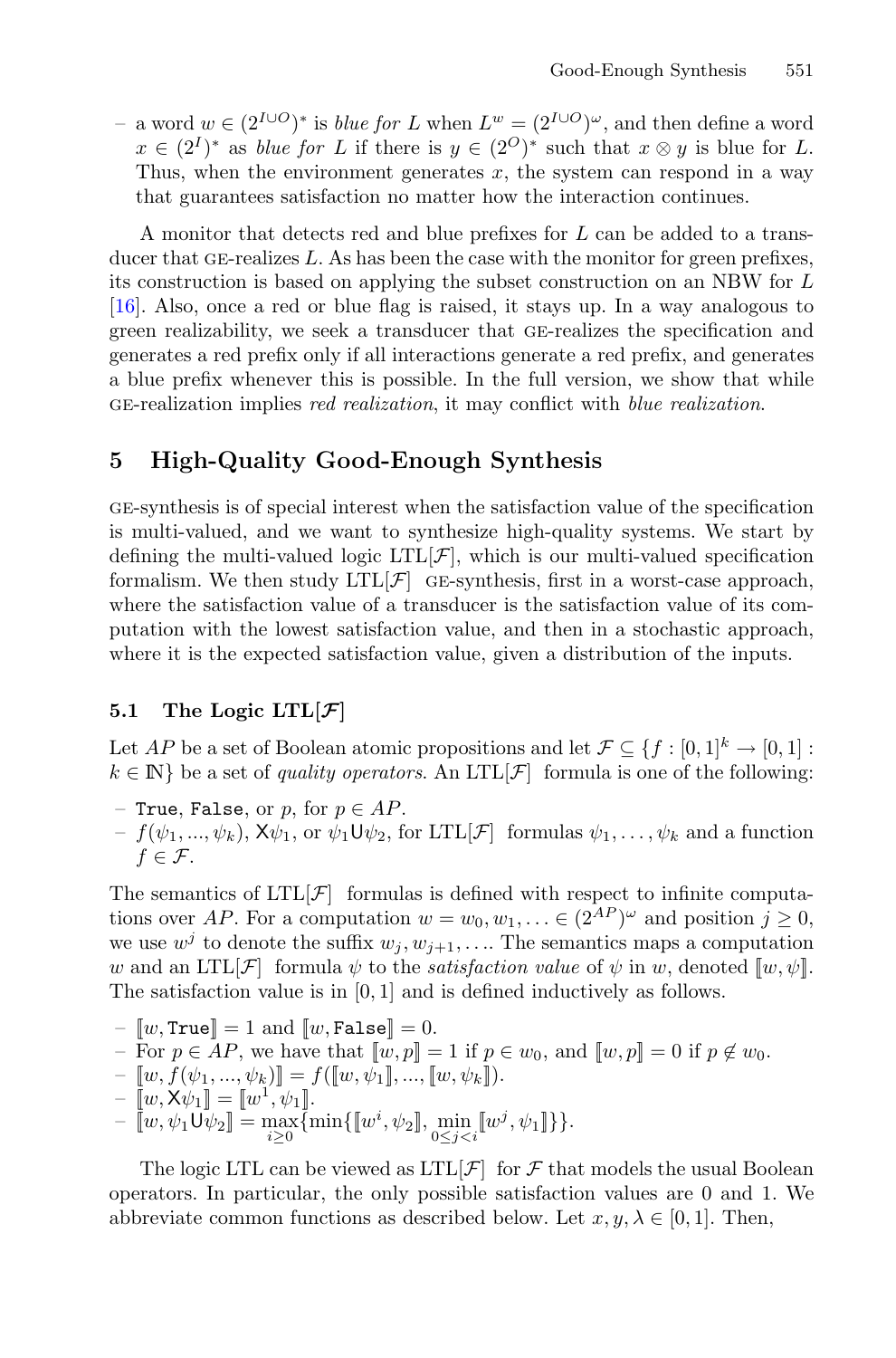•  $\neg x = 1 - x$  •  $x \lor y = \max\{x, y\}$  •  $x \land y = \min\{x, y\}$ •  $x \to y = \max\{1 - x, y\}$  •  $\nabla_{\lambda} x = \lambda \cdot x$ •  $x \oplus_{\lambda} y = \lambda \cdot x + (1 - \lambda) \cdot y$ 

The realizability problem for  $LTL[\mathcal{F}]$  is an optimization problem: For an LTL[F] specification  $\psi$  and a transducer T, we define the satisfaction value of  $\psi$  in T, denoted  $[[T, \psi]],$  by  $\min\{[[x \otimes T(x), \psi]] : x \in (2^I)^{\omega}\}\)$ , namely the satisfaction value of  $\psi$  in the worst-case. Then, the synthesis problem is to find, given  $\psi$ , a transducer that maximizes its satisfaction value. Moving to a decision problem, given  $\psi$  and a threshold value  $v \in [0, 1]$ , we say that  $\psi$  is *v*-realizable if there exists a transducer T such that  $[[T, \psi]] > v$ , and the synthesis problem is to find, given  $\psi$  and  $v$ , a transducer T that v-realizes  $\psi$ .

<span id="page-11-0"></span>For an LTL[ $\mathcal{F}$ ] formula  $\psi$ , let  $V(\psi)$  be the set of possible satisfaction values of  $\psi$  in arbitrary computations. Thus,  $V(\psi) = \{\llbracket w, \psi \rrbracket : w \in (2^{AP})^{\omega}\}.$ 

**Theorem 4** [\[1\]](#page-20-6). *Consider an*  $LTL[F]$  *formula*  $\psi$ *.* 

- $|V(\psi)| \leq 2^{|\psi|}$ .
- *For every predicate*  $P \subseteq [0,1]$ *, there exists an NBW*  $\mathcal{A}_{\psi}^{P}$  such that  $L(\mathcal{A}_{\psi}^{P}) =$  $\{w : [w, \psi] \in P\}$ . Furthermore,  $\mathcal{A}_{\psi}^{P}$  has at most  $2^{O(|\psi|^{2})}$  states [\[1](#page-20-6)].

As with LTL, we define the existential and universal extensions  $EOLTL[ $\mathcal{F}$ ]$ and AQLTL $[\mathcal{F}]$  of LTL $[\mathcal{F}]$ . Here too, we consider the case  $AP = I \cup O$ , with the signals in O being quantified. Then,  $[\![w, \exists O.\psi]\!] = \max_{u \in (2^O)} [\![w]_I \otimes y, \psi]\!]$  and  $\llbracket w, \forall O.\psi \rrbracket = \min_{y \in (2^O)^{\omega}} \{ \llbracket w_{|I} \otimes y, \psi \rrbracket \}.$ 

<span id="page-11-1"></span>*Remark 3* [On the semantics of EQLTL[ $\mathcal{F}$ ]]. It is tempting to interpret an expression like  $[w, \exists O.\psi] \leq v$  as "there exists an output sequence y such that  $\llbracket w_I \otimes y, \psi \rrbracket \leq v$ . By the semantics of  $\exists O.\psi$ , however,  $\llbracket w, \exists O.\psi \rrbracket \leq v$  actually means that  $\max_{y \in (2^{\circ})^{\omega}} [w] \otimes y, \psi] \leq v$ . Thus, the correct interpretation is "for all output sequences  $y$ , we have that  $\llbracket w \otimes y, \psi \rrbracket \leq v$ ". all output sequences y, we have that  $\llbracket w_I \otimes y, \psi \rrbracket \leq v$ ".

### <span id="page-11-2"></span>**5.2 LTL[***F***]** ge**-Synthesis**

For a value  $v \in [0,1]$ , we say that x is v-hopeful for  $\psi$  if there is  $y \in (2^O)^\omega$  such that  $[x \otimes y, \psi] \geq v$ . We study two variants of LTL[*F*] GE-synthesis:

- In  $LTL[\mathcal{F}]$  ge-synthesis with a threshold, the input is an  $LTL[\mathcal{F}]$  formula  $\psi$  and a value  $v \in [0, 1]$ , and the goal is to generate a transducer whose computation on every input sequence that is  $v$ -hopeful has satisfaction value at least v. Formally, a function  $f:(2^I)^+\to 2^O$  GE-realizes  $\psi$  with threshold v if for every  $x \in (2^I)^\omega$ , if x is v-hopeful, then  $\llbracket x \otimes f(x), \psi \rrbracket \geq v$ .
- In LTL $[F]$  GE-synthesis, the input is an LTL $[F]$  formula  $\psi$ , and the goal is to generate a transducer whose computation on every input sequence has the highest possible satisfaction value for this input sequence. Formally, a function  $f:(2^I)^+ \to 2^O$  GE-realizes  $\psi$  if for every  $x \in (2^I)^{\omega}$  and value  $v \in [0,1]$ , if x is v-hopeful, then  $\llbracket x \otimes f(x), \psi \rrbracket \geq v$ .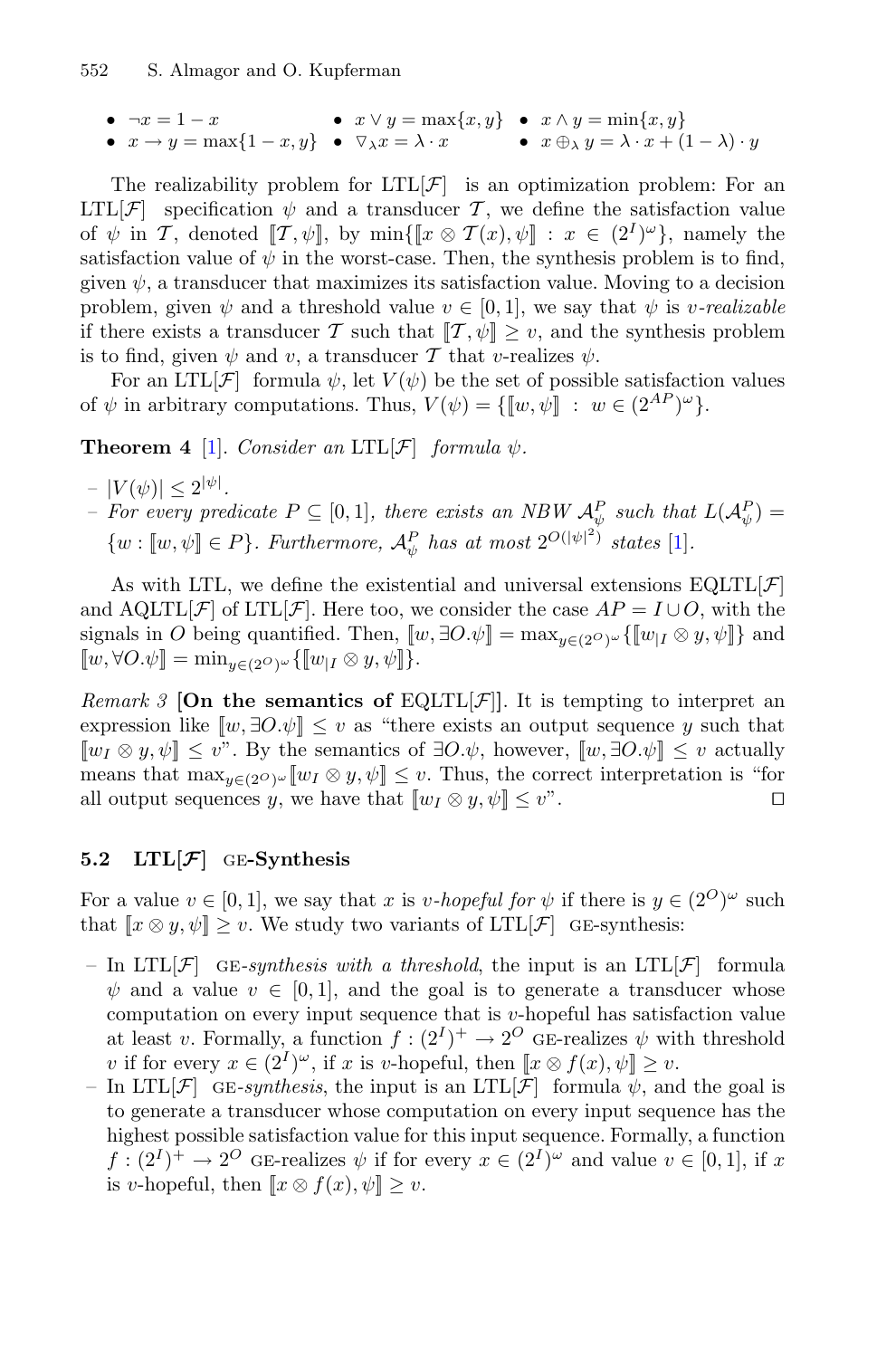In the Boolean case, the two variants coincide, taking  $v = 1$ . Indeed, then, for every  $x \in (2^I)^{\omega}$ , if x is hopeful, then  $x \otimes f(x)$  has to satisfy  $\psi$ . We note that ge-realization with a threshold is not monotone, in the sense that decreasing the threshold need not lead to GE-realization. Indeed, the lower is the threshold  $v$ , the more input sequences are v-helpful (see Example [2\)](#page-12-0). Accordingly, we do not search for a maximal threshold, and rather may ask about a desired threshold or about ge-synthesis without a threshold.

Solving the ge-synthesis problem, a naive combination of the automata construction of Theorem [4](#page-11-0) with the projection technique of Theorem [1,](#page-6-1) corresponds to an erroneous semantics of  $\text{EQLTL}[\mathcal{F}]$ , as noted in Remark [3.](#page-11-1) Before describing our construction, it is helpful to state the correct (perhaps less intuitive) interpretation of existential and universal quantification in the quantitative setting:

<span id="page-12-1"></span>**Lemma 2.** *For every*  $LTL[\mathcal{F}]$  *formula*  $\psi$  *and an input sequence*  $x \in (2^I)^{\omega}$ *, we have that*  $[x, \exists O.\psi] = 1 - [x, \forall O. \neg \psi]$ *. Accordingly, for every value*  $v \in [0, 1]$ *, we have that*  $[x, \exists O.\psi] < v$  *iff*  $[x, \forall O. \neg \psi] > 1 - v$ .

*Proof.* By definition,  $[x, \exists O.\psi] = \max_{y \in (2^O)^{\omega}} [x \otimes y, \psi] = 1 - \min_{y \in (2^O)^{\omega}} 1 [[x \otimes y, \psi]] = 1 - \min_{y \in (2^O)^{\omega}} [[x \otimes y, \neg \psi]] = 1 - [[x, \forall O. \neg \psi]].$  Then,  $[[x, \exists O. \psi]] < v$ <br>iff  $1 - [[x, \exists O. \psi]] > 1 - v$  iff  $[[x, \forall O. \neg \psi]] > 1 - v$ . iff  $1 - [x, \exists O.\psi] > 1 - v$  iff  $[x, \forall O. \neg \psi] > 1 - v$ .

Consider an LTL[F] formula  $\psi$ , a value  $v \in [0, 1]$ , and an input sequence  $x \in (2^I)^\omega$ . Recall that x is v-hopeful for  $\psi$  if there is  $y \in (2^O)^\omega$  such that  $\llbracket x \otimes$  $y, \psi \geq v$ . Equivalently,  $[x, \exists O.\psi] \geq v$ . Indeed,  $[x, \exists O.\psi] = \max_{y \in (2^O)^{\omega}} [x \otimes y, \psi],$ which is greater or equal to v iff there is  $y \in (2^O)^\omega$  such that  $\llbracket x \otimes y, \psi \rrbracket \geq v$ . Hence, x is not v-hopeful for  $\psi$  if  $\llbracket x, \exists O.\psi \rrbracket < v$ . Equivalently, by Lemma [2,](#page-12-1)  $\llbracket x, \forall O. \neg \psi \rrbracket > 1 - v.$  Accordingly, for a strategy  $f : (2^I)^+ \rightarrow 2^O$ , an input sequence  $x \in (2^I)^{\omega}$ , and a value  $v \in [0,1]$ , we say that f is v-good for x with *respect to*  $\psi$ , if  $\llbracket x \otimes f(x), \psi \rrbracket \geq v$  or  $\llbracket x, \forall O. \neg \psi \rrbracket > 1 - v$ .

<span id="page-12-0"></span>*Example 2.* Let  $I = \{p\}$  and  $O = \{q\}$ . Consider the LTL[F] formula  $\psi =$  $(\nabla_{\frac{1}{4}} p \vee \nabla_{\frac{1}{2}} q)$ . Checking for which values v a strategy f is v-good for x with respect to  $\psi$ , we examine whether  $[\![x \otimes f(x), \nabla_{\frac{1}{4}} p \vee \nabla_{\frac{1}{2}} q]\!] \geq v$  or  $[\![x, \forall q. \neg (\nabla_{\frac{1}{4}} p \vee$  $\left[\nabla_{\frac{1}{2}} q\right] > 1 - v$ . Since  $\psi$  refers only to the first position in the computation, it is enough to examine  $x_0$  and  $f(x_0)$ . For example, if  $x_0 = \emptyset$  and  $f(x_0) = \emptyset$ , then  $[[x \otimes f(x), \nabla_{\frac{1}{4}} p \vee \nabla_{\frac{1}{2}} q]] = 0$ ,  $[[x, \exists q. \nabla_{\frac{1}{4}} p \vee \nabla_{\frac{1}{2}} q]] = \max\{0, \frac{1}{2}\} = \frac{1}{2}$ , and  $\llbracket x, \forall q. \neg(\nabla_{\frac{1}{4}} p \vee \nabla_{\frac{1}{2}} q)\rrbracket = \min\{1, 1-\frac{1}{2}\} = \frac{1}{2}.$  Hence, f is v-good for x with respect to  $\psi$  if  $v = 0$  or  $v > \frac{1}{2}$ , thus  $v \in \{0\} \cup (\frac{1}{2}, 1]$ . Similarly, we have the following.

– If  $x_0 = \emptyset$  and  $f(x_0) = \{q\}$  then f is v-good for x when  $v \in [0, 1]$ .

- If 
$$
x_0 = \{p\}
$$
 and  $f(x_0) = \emptyset$  then f is v-good for x when  $v \in [0, \frac{1}{4}] \cup (\frac{1}{2}, 1]$ .

– If  $x_0 = \{p\}$  and  $f(x_0) = \{q\}$  then f is v-good for x when  $v \in [0, 1]$ .

<span id="page-12-2"></span>**Theorem 5.** *The* LTL[F] ge*-synthesis with threshold problem is 2EXPTIMEcomplete.*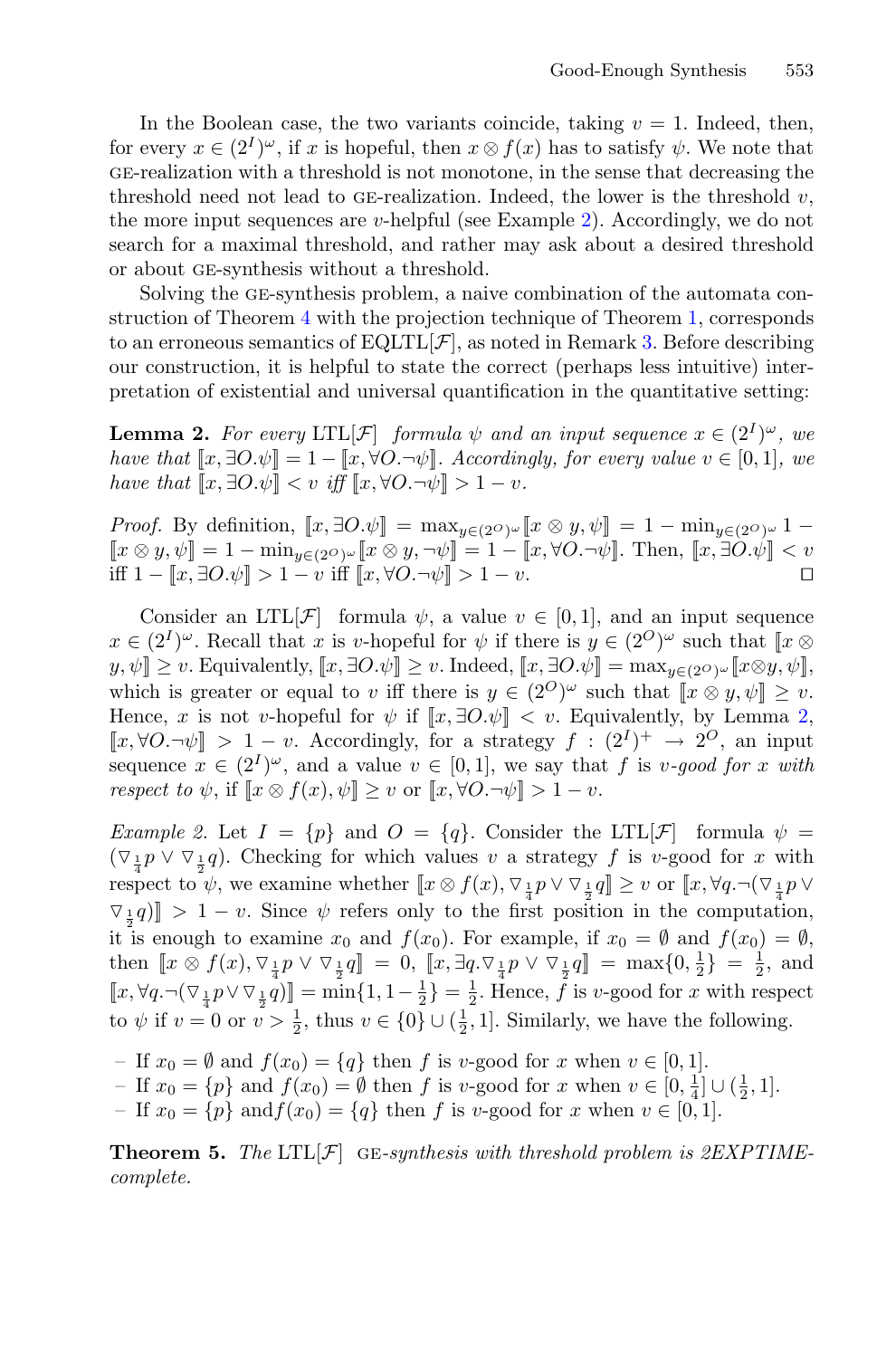*Proof.* We show we can adjust the upper bound described in the proof of Theo-rem [1](#page-6-1) to the multi-valued setting. Given an LTL[F] formula  $\psi$  over  $I\cup O$  and a threshold  $v \in [0, 1]$ , we describe an algorithm that returns a transducer T that GE-realizes  $\psi$  with threshold v, or declares that no such transducer exists.

By definition, we have that T GE-realizes  $\psi$  with threshold v if for every input sequence x, we have that  $f_{\mathcal{T}}$  is v-good for x with respect to  $\psi$ . Thus,  $[x \otimes f_{\mathcal{T}}(x), \psi] \geq v$  or  $[x, \forall O, \neg \psi] > 1 - v$ . We construct a UCW whose language is  $\{w \in (2^{I \cup O})^{\omega} : [w, \overline{\psi}] \geq v \text{ or } [w, \forall O. \neg \psi] > 1 - v\}.$ 

Let  $\mathcal{A}_{\psi}^{< v}$  be an NBW for  $\{w : [w, \psi] < v\}$  and  $\mathcal{A}_{\exists O, \psi}^{\geq v}$  be an NBW for  $\{w : [w, \psi] < v\}$  $[\![w, \exists O.\psi]\!] \geq v$ . Thus,  $\mathcal{A}_{\exists O.\psi}^{\geq v}$  is obtained from an NBW  $\mathcal{A}_{\psi}^{\geq v}$  for  $\{w : [\![w, \psi]\!] \geq v\}$ . by existentially projecting its transitions on  $2^I$ . By Theorem [4,](#page-11-0) both  $\mathcal{A}_{\psi}^{< v}$  and  $\mathcal{A}_{\exists O.\psi}^{\geq v}$  are of size exponential in  $\psi$ .

Let  $\mathcal{B}_{\psi}^{v}$  be an NBW for the intersection of  $\mathcal{A}_{\psi}^{< v}$  and  $\mathcal{A}_{\exists O,\psi}^{\geq v}$ . The language of  $B^v_{\psi}$  is then  $\{w \in (2^{I \cup O})^{\omega} : [w, \psi] < v \text{ and } [w, \exists O.\psi] \geq v\}$ . We then solve usual synthesis for the complementing UCW, whose language is  $\{w \in (2^{I\cup O})^{\omega}$ :  $\|w, \psi\| \geq v$  or  $\|w, \forall O.\neg\psi\| > 1 - v$ , as required. By [\[17\]](#page-21-5), the synthesis problem for UCW can be solved in EXPTIME.

The lower bound follows from the 2EXPTIME-hardness of LTL GE-realizability.  $\hfill \Box$ realizability.  $\Box$ 

#### **Theorem 6.** *The* LTL[F] ge*-synthesis problem is 2EXPTIME-complete.*

*Proof.* We start with the upper bound. Given an  $LTL[\mathcal{F}]$  specification  $\psi$  over  $I \cup O$ , we describe an algorithm that returns a transducer T that GE-realizes  $\psi$ or declares that no such transducer exists.

As discussed above, a transducer T GE-realizes  $\psi$  iff for every input sequence  $x \in (2^I)^{\omega}$  and value  $v \in [0,1]$ , we have that  $f_{\mathcal{T}}$  is v-good for x with respect to  $\psi$ . Accordingly, we construct a UCW whose language is  $\bigcap_{v \in V(\psi)} \{w \in (2^{I \cup O})^{\omega} :$  $\llbracket w, \psi \rrbracket \geq v$  or  $\llbracket w, \forall O. \neg \psi \rrbracket > 1 - v$ .

For  $v \in V(\psi)$ , let  $\mathcal{B}_{\psi}^{v}$  be an NBW for  $\{w : \llbracket w, \neg \psi \rrbracket \geq v \text{ and } \llbracket w, \exists O. \psi \rrbracket \geq v \}$ , as constructed in the proof of Theorem [5,](#page-12-2) and let B be the union of  $\mathcal{B}_{\psi}^{v}$  for all  $v \in V(\psi)$ . By Theorem [4,](#page-11-0) the size of  $V(\psi)$  is exponential in  $\psi$ , and thus so is the size of  $\beta$ . We then solve usual synthesis for the complementing UCW, whose language is as required. By [\[17](#page-21-5)], the synthesis problem for UCW can be solved in EXPTIME. The lower bound follows from the 2EXPTIME-hardness of LTL GE-realizability.  $\square$ 

*Remark 4* **[Tuning hope down]**. The quantitative setting allows the designer to tune down "satisfaction by hoplessness": rather than synthesizing  $\psi \vee \forall O.\neg \psi$ , we can have a factor  $\lambda$  and synthesize  $\psi \vee \nabla_{\lambda} \forall O.\neg \psi$ . In Sect. [5.3](#page-13-0) below we study additional ways to refer to hopefulness levels.

#### <span id="page-13-0"></span>**5.3 LTL[***F***] Assume-Guarantee** ge**-Synthesis**

In Sect. [5.2,](#page-11-2) we seek a transducer  $\mathcal T$  such that for a given or for all values  $v \in [0,1]$ and input sequences  $x \in (2^I)^\omega$ , if  $\llbracket x, \exists O.\psi \rrbracket \geq v$  then  $\llbracket x \otimes \mathcal{T}(x), \psi \rrbracket \geq v$ . In this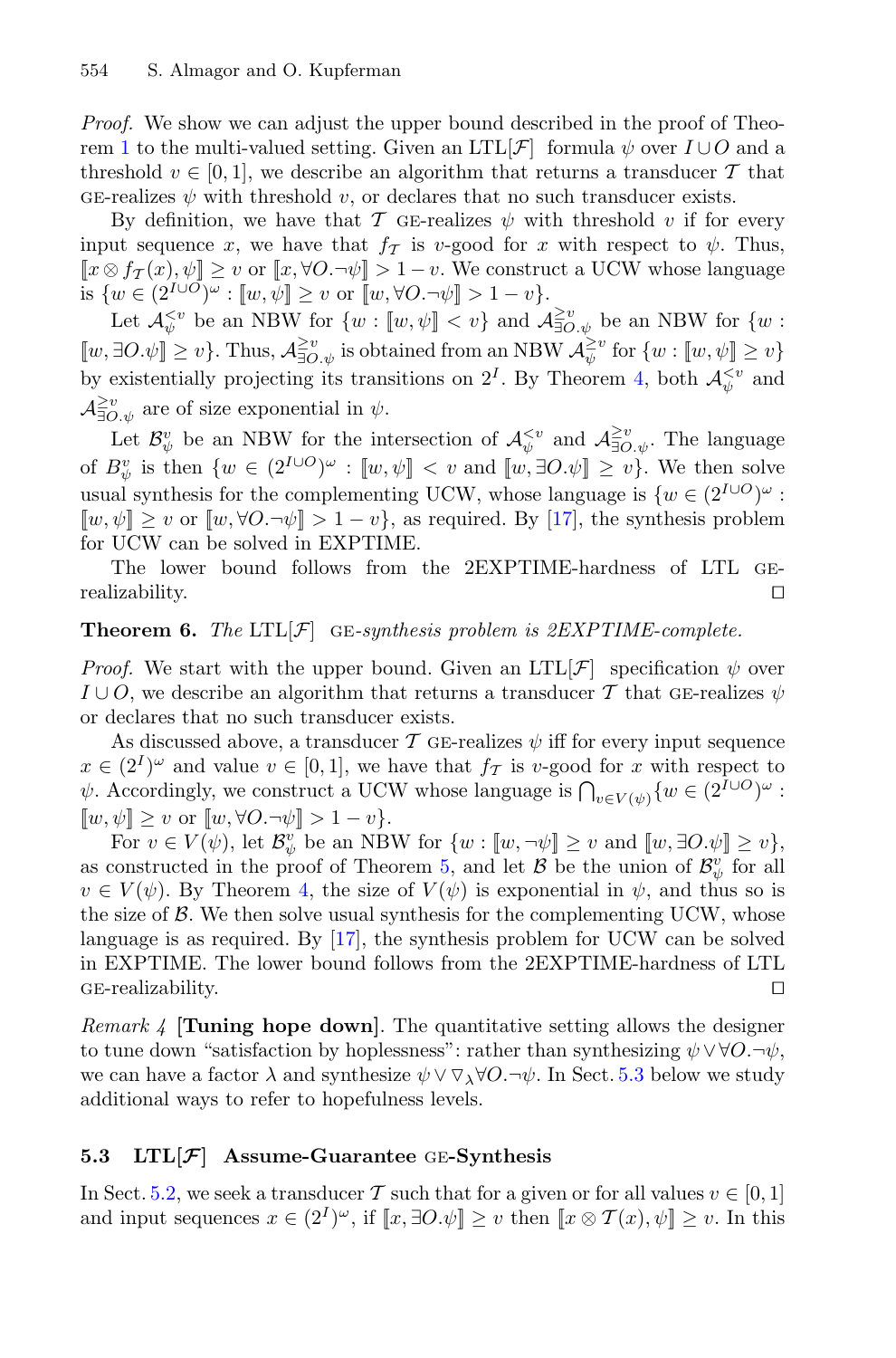section we measure the quality of a transducer  $\mathcal T$  by analyzing richer relations between  $[x, \exists O.\psi]$  and  $[x \otimes T(x), \psi]$ . The setting has the flavor of quantitative assume-guarantee synthesis [\[3\]](#page-20-8). There, the specification consists of a multi-valued assumption A, which in our case is  $\exists O.\psi$ , and a multi-valued guarantee G, which is our case is  $\psi$ .

There are different ways to analyze the relation between  $\llbracket x, \exists O.\psi \rrbracket$  and  $[x \otimes T(x), \psi]$ . To this end, we assume that we are given a function comb:  $[0, 1] \times [0, 1] \rightarrow [0, 1]$  that given the satisfaction values of  $\exists O.\psi$  and of  $\psi$ , outputs a combined satisfaction value. We assume that comb is decreasing in the first component and increasing in the second component. This corresponds to the intuition that a lower satisfaction value of  $\exists O.\psi$  and a higher satisfaction value of  $\psi$  both yield a higher overall score. Also, since  $[x, \exists O.\psi] > [x \otimes T(x), \psi]$  for all  $x \in (2^I)^{\omega}$ , we assume that the first component is greater than or equal to the second. Finally, we require comb to be efficiently computed. Some natural comb functions include:

- The quantitative implication function:  $\text{comb}(A, G) = \max\{1 A, G\}$ . This captures the quantitative notion of the implication  $(\exists O.\psi) \rightarrow \psi$ .
- The (negated) difference function:  $\text{comb}(A, G)=1 (A G)$ . This captures how far the satisfaction value for the given computation is from the best satisfaction value. Since  $A \geq G$ , the range of the function is indeed [0, 1].
- The ratio function, given by some normalization to  $[0, 1]$  of the function  $\text{comb}(A, G) = \frac{G}{A}$ , which captures the "relative success" with respect to the best possible satisfaction value.

The choice of an appropriate comb function depends on the setting. Implication is in order when harsh environments may outweigh the actual performance of the system. For example, if our specification measures the uptime of a server in a cluster, then environments that cause very frequent power failures render the server unusable, as the overhead of reconnecting it outweighs its usefulness. In such a case, being shut down is better than continuously trying to reconnect, and so we give a higher satisfaction value for the server being down, which depends only on the environment. Then, as demonstrated with the cleaning robot in Sect. [1,](#page-0-0) the difference and ratio functions are fairly natural when measuring "realization of potential". We now describe a more detailed example when these measures are in order.

*Example 3.* Consider a controller for an elevator in an n-floor building. The environment sends to the controller requests, by means of a truth assignment to  $I = \{1, \ldots, n\}$ , indicating the subset of floors in which the elevator is requested. Then, the controller assigns values to  $O = \{up, down\}$ , directing the elevator to go up, go down, or stay. The satisfaction value of the specification  $\psi$  reflects the waiting time of the request with the slowest response: it is 0 when this time is more than  $2n$ , and is 1 when the slowest request is granted immediately. Sure enough, there is no controller that attains satisfaction value 1 on all input sequences, and so  $\psi$  is not realizable with satisfaction value 1. Also, adding assumptions about the behavior of the environment is not of much interest. Using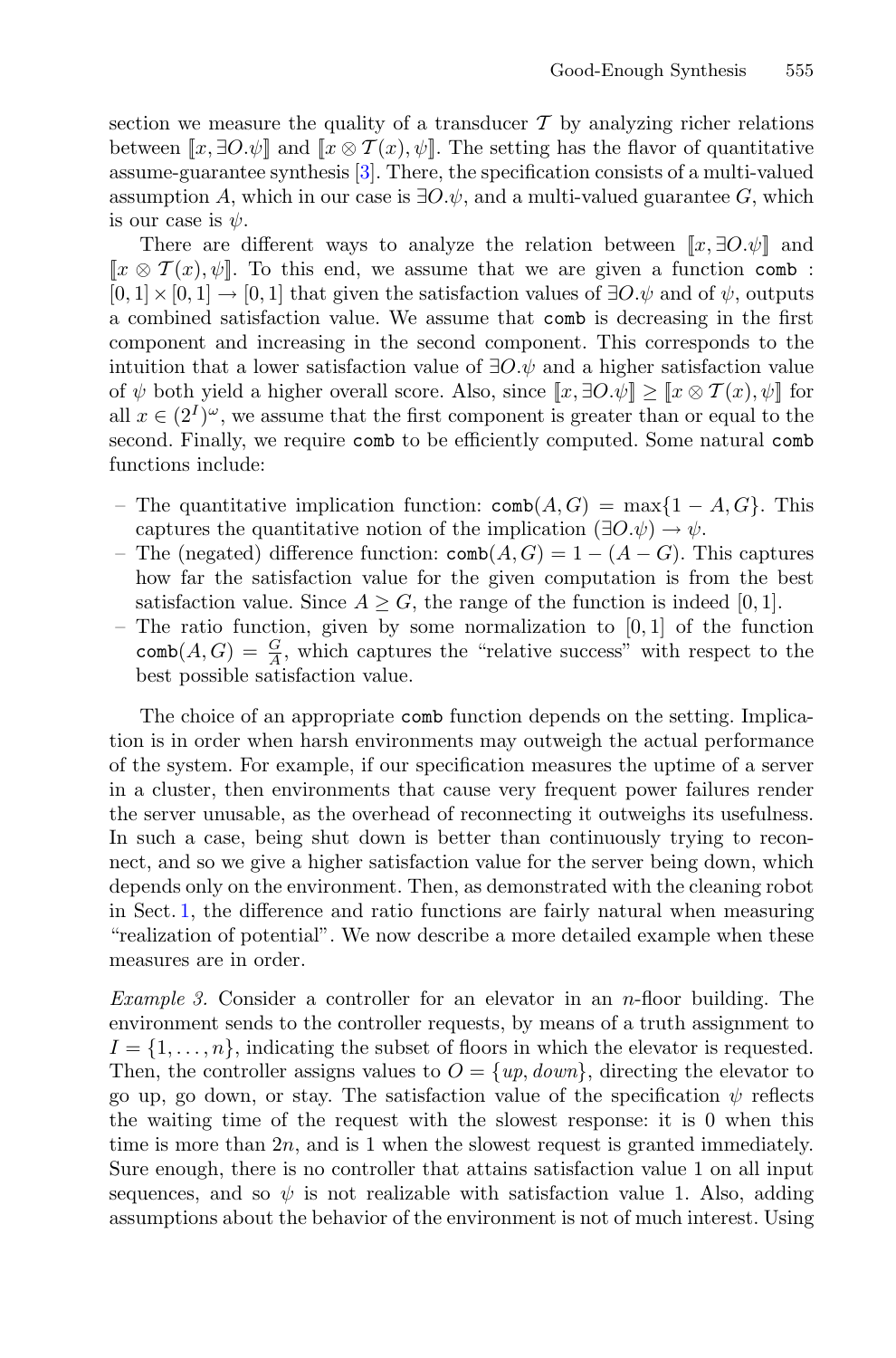AG ge-realizability, we can synthesize a controller that behaves in an optimal way. For example, using the difference function, we measure the performance of the controller on an input sequence  $x \in (2^I)^{\omega}$  with respect to the best possible performance on x. Note that such a best performance needs a look-ahead on requests yet to come, which is indeed the satisfaction value of  $\exists O.\psi$  in x. Thus, the assumption  $\llbracket x, \exists O.\psi \rrbracket$  actually gives us the performance of a good-enough *off-line* controller. Accordingly, using the ratio function, we can synthesize a system with the best *competitive ratio* for an on-line interaction [\[7\]](#page-20-10).

Given an  $LTL[\mathcal{F}]$  formula  $\psi$  and a function comb, we define the GE-AG*realization value* of  $\psi$  in a transducer T by min{comb( $[x, \exists O.\psi]$ ,  $[x \otimes T(x), \psi]$ ):  $x \in (2^I)^{\omega}$ . Then, our goal in AG GE-realizability is to find, given an LTL[F] formula  $\psi$  and a function comb, the maximal value  $v \in [0, 1]$  such that there exists a transducer T whose AG GE-realization value of  $\psi$  is v. The AG GE *-synthesis* problem is then to find such a transducer.

<span id="page-15-0"></span>We start by solving the decision version of AG GE-realizability.

**Theorem 7.** *The problem of deciding, given an*  $LTL[F]$  *formula*  $\psi$ *, a function* comb, and a threshold  $v \in [0, 1]$ , whether there exists a transducer T whose AG GE-realization value of  $\psi$  is v, is 2EXPTIME-complete.

*Proof.* Recall that  $V(\psi)$  is the set of possible satisfaction values of  $\psi$  (and hence of  $\exists O.\psi$ ), and that by Theorem [4,](#page-11-0) we have that  $|V(\psi)| \leq 2^{|\psi|}$ . Let  $G_v = \{ \langle v_1, v_2 \rangle \in V(\psi) \times V(\psi) : \text{comb}(v_1, v_2) \geq v \}.$  Intuitively, G is the set of satisfaction-value pairs  $\langle [w, \exists O. \psi], [w, \psi] \rangle$  that are allowed to be generated by a transducer whose AG GE-realization value of  $\psi$  is at least v. By definition, AG GE-realization of  $\psi$  with value v coincides with realization of the language  $L_v = \{w \in (2^{I \cup O})^{\omega} : \text{comb}(\llbracket w, \exists O.\psi \rrbracket, \llbracket w, \psi \rrbracket) \geq v\}.$  By the monotonicity assumption on comb, for every  $\langle v_1, v_2 \rangle \in G_v$ , we have that  $\langle v_1', v_2' \rangle \in G$  for every  $v'_1 \leq v_1$  and  $v'_2 \geq v_2$ . Hence, we can write  $L_v = \bigcup_{\langle v_1, v_2 \rangle \in G_v} \{w \in (2^{I \cup O})^{\omega} :$  $[\![w, \exists O.\psi]\!] \leq v_1$  and  $[\![w, \psi]\!] \geq v_2$ , and proceed to construct an NBW for  $L_v$ by taking the union of NBWs  $\mathcal{A}_{v_1, v_2}$  for all  $\langle v_1, v_2 \rangle \in G_v$ , each of which is the product of NBWs  $\mathcal{A}_{\exists O,\psi}^{\leq v_1}$  and  $\mathcal{A}_{\psi}^{\geq v_2}$ , as in the proof of Theorem [5.](#page-12-2)

Aiming to proceed Safralessly, we can also construct a UCW for  $L_v$ , as follows. First, note that by the monotonicity of comb, for every  $\langle v_1, v_2 \rangle \in V(\psi) \times$  $V(\psi)$  we have that  $\langle v_1, v_2 \rangle \in G_v$  iff for every  $\langle u_1, u_2 \rangle \in V(\psi) \times V(\psi) \setminus G_v$ , we have that  $v_1 < u_1$  or  $v_2 > u_2$ . Hence,  $L_v = \bigcap_{\langle u_1, u_2 \rangle \in V(\psi) \times V(\psi) \setminus G_v} \{w \in (2^{I \cup O})^{\omega}$ :  $[[w,\exists O.\psi] < u_1 \text{ or } [[w,\psi] > u_2], \text{ and so by dualization we have } (2^{I\cup O})^{\omega} \setminus L_v = \bigcup_{\langle u_1,u_2\rangle \in V(\psi) \times V(\psi) \setminus G_v} \{w \in (2^{I\cup O})^{\omega} : [[w,\exists O.\psi] \geq u_1 \text{ and } [[w,\psi] \leq u_2\}.$  Hence,  $[\![w, \exists O.\psi]\!] \lt u_1$  or  $[\![w, \psi]\!] > u_2$ , and so by dualization we have  $(2^{I\cup O})^{\omega} \setminus L_v =$ we can obtain a UCW for  $L_v$  by dualizing an NBW that is the union of NBWs  $\mathcal{A}_{u_1, u_2}$ , for all  $\langle u_1, u_2 \rangle \in V(\psi) \times V(\psi) \setminus G_v$ , each of which is the product of NBWs  $\mathcal{A}_{\exists O.\psi}^{\geq u_1}$  and  $\mathcal{A}_{\psi}^{\leq u_2}$ .

Observe that in all cases, the size of the NBW is  $2^{O(|\psi|)}$ . Indeed, there are at most  $2^{2|\psi|}$  pairs in the union, and, by Theorem [4,](#page-11-0) the size of the NBW for each pair is  $2^{O(|\psi|)}$ .

The lower bound follows from the 2EXPTIME-hardness of LTL GE-realizability.  $\hfill \Box$ realizability.  $\Box$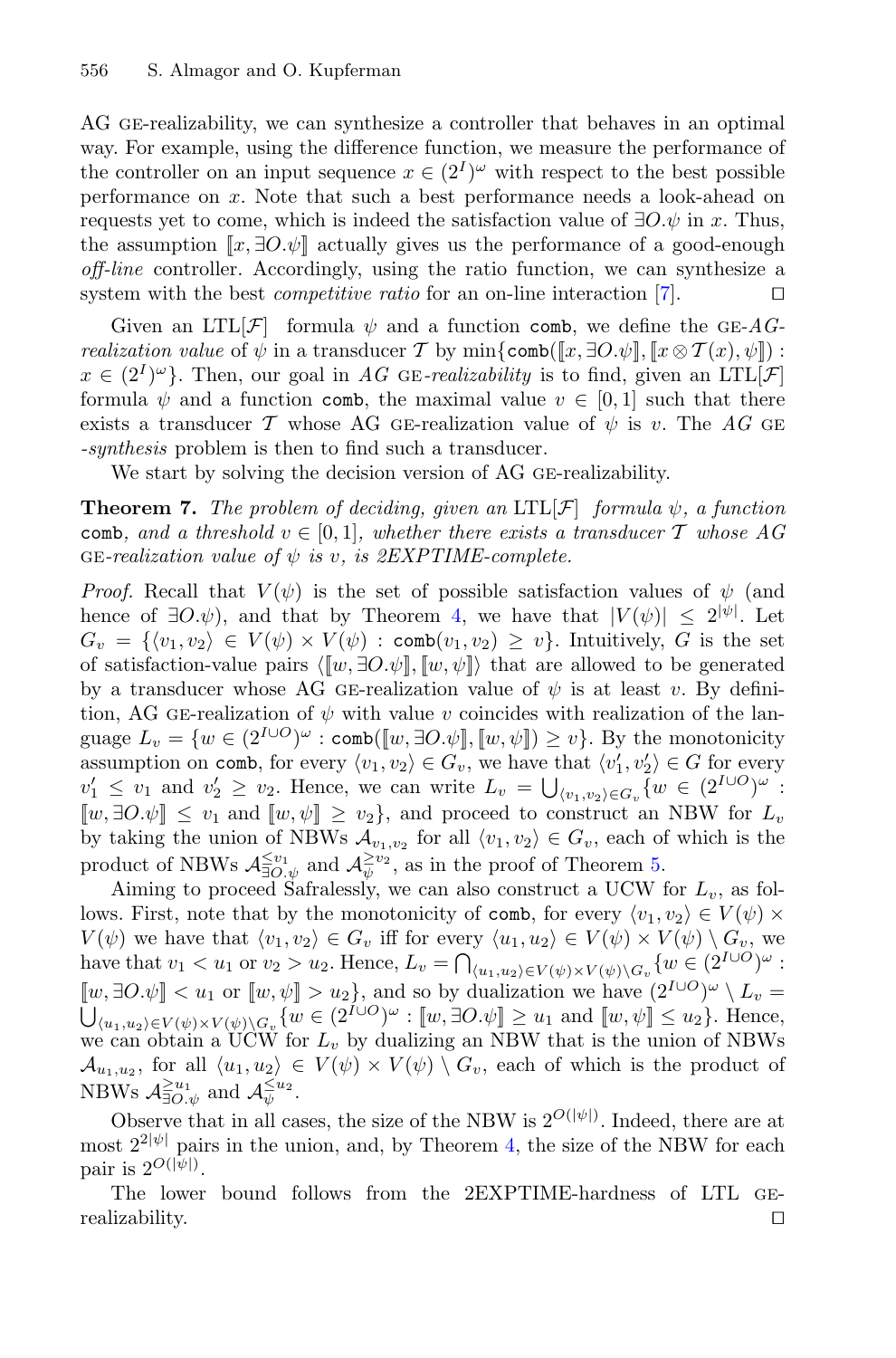By Theorem [4,](#page-11-0) the number of possible satisfaction values for  $\psi$  is at most  $2^{|\psi|}$ . Thus, the number of possible values for  $\mathsf{comb}(A, G)$ , where A and G are satisfaction values of  $\psi$ , is at most  $2^{2|\psi|}$ . Using binary search over the image of comb, we can use Theorem [7](#page-15-0) to obtain the following.

**Corollary 1.** *The AG* ge*-synthesis problem can be solved in doubly-exponential time.*

*Remark 5* **[**ge**-synthesis as a special case of AG** ge**-synthesis].** The two approaches taken in Sect. [5.2](#page-11-2) can be captured by an appropriate comb function. Indeed, for ge-synthesis with a threshold, we can use the function comb with  $\text{comb}(A, G) = 1$  if  $A \geq v \rightarrow G \geq v$ , and  $\text{comb}(A, G) = 0$  otherwise. For GEsynthesis (without a threshold), we can use the function comb with  $\text{comb}(A, G) =$ 1 if  $A = G$ , and  $\text{comb}(A, G) = 0$  otherwise (recall that  $A > G$  by definition). However, the solution described in Sect. [5.2](#page-11-2) is simpler than the one described here for the general case.

#### **5.4 LTL[***F***]** ge**-Synthesis in Stochastic Environments**

The setting of LTL $[\mathcal{F}]$  GE-synthesis studied in Sects. [5.2](#page-11-2) and [5.3](#page-13-0) takes the different satisfaction values into an account, but is binary, in the sense that a specification is either (possibly AG) ge-realizable, or is not. In particular, in case the specification is not ge-realizable, synthesis algorithms only return "no". In this section we add a quantitative measure also to the underlying realizability question. We do so by assuming a stochastic environment, with a known distribution on the inputs sequences, and analyzing the expected performance of the system.

For completeness, we remind the reader of some basics of probability theory. For a comprehensive reference see e.g., [\[25](#page-21-12)]. Let  $\Sigma$  be a finite alphabet, and let  $\nu$  be some *probability distribution* over  $\Sigma^{\omega}$ . For example, in the uniform distribution over  $(2^I)^{\omega}$ , the probability space is induced by sampling each letter with probability  $2^{-|I|}$ , corresponding to settings in which each signal in I always holds in probability  $\frac{1}{2}$ . We assume  $\nu$  is given by a finite Markov Decision Process (MDP). That is,  $\nu$  is induced by the distribution of each letter  $i \in 2^I$  at each time step, determined by a finite stochastic control process that takes into account also the outputs generated by the system (see [\[2\]](#page-20-7) for the precise model). A *random variable* is then a function  $X : \Sigma^{\omega} \to \mathbb{R}$ . When X has a finite image V, which is the case in our setting, its *expected value* is  $\mathbb{E}[X] = \sum_{v \in V} v \cdot \Pr(X^{-1}(v)).$ Intuitively,  $\mathbb{E}[X]$  is the "average" value that X attains. Next, consider an *event*  $E \subseteq \Sigma^{\omega}$ . The *conditional expectation of* X *with respect to* E is  $\mathbb{E}[X|E] =$  $\frac{\mathbb{E}[\mathbb{1}_E X]}{\Pr(E)}$ , where  $\mathbb{1}_E X$  is the random variable that assigns  $X(w)$  to  $w \in E$  and 0 to  $w \notin E$ . Intuitively,  $\mathbb{E}[X|E]$  is the average value that X attains when restricting to words in  $E$ , and normalizing according to the probability of  $E$  itself.

We continue and review the *high-quality synthesis problem* [\[2](#page-20-7)], where the ge variant is not considered. There, the environment is assumed to be stochastic and we care for the expected satisfaction value of an  $LTL[\mathcal{F}]$  specification in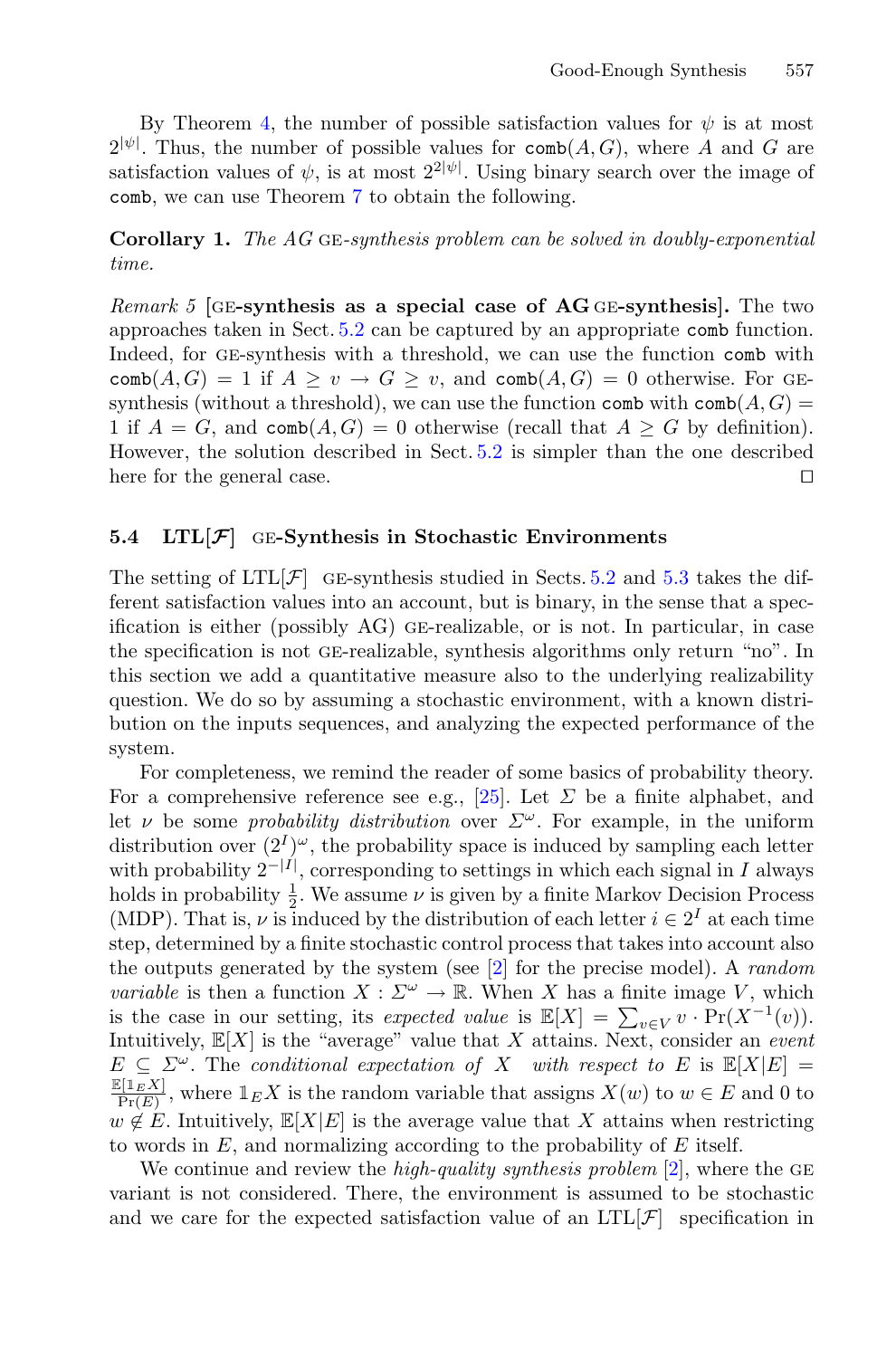the computations of a transducer  $\mathcal T$ , assuming some given distribution on the inputs sequences. Formally, let  $X_{\mathcal{T}, \psi}: (2^I)^{\omega} \to \mathbb{R}$  be a random variable that assigns each sequence  $x \in (2^I)^\omega$  of input signals with  $[\mathcal{T}(x), \psi]$ . Then, when the sequences in  $(2^I)^{\omega}$  are sampled according to a given distribution  $\nu$  of  $(2^I)^{\omega}$ , we define  $[[\mathcal{T}, \psi]]^{\nu} = \mathbb{E}[X_{\mathcal{T}, \psi}]$ . Since  $\nu$  is fixed, we omit it from the notation and use  $\llbracket \mathcal{T}, \psi \rrbracket$  in the following.

*Remark 6* **[Relating LTL** ge**-synthesis with stochastic** LTL[F] **synthesis]** Given an LTL formula  $\psi$ , we can view it as an LTL[F] formula with possible satisfaction values  $\{0, 1\}$ , apply to it high-quality synthesis  $a$ -la  $[2]$ , and find a transducer T that maximizes  $\mathbb{E}[X_{\mathcal{T},\psi}]$ . An interesting observation is that if T GE-realizes  $\psi$ , then it also maximizes  $\mathbb{E}[X_{\mathcal{T}, \psi}]$ . Indeed, all input sequences that can contribute to the expected satisfaction value, do so. can contribute to the expected satisfaction value, do so.

We introduce and study two measures for high-quality synthesis in a stochastic environment. In the first, termed *expected* ge*-synthesis*, all input sequences are sampled, yet the satisfaction value in each input sequence takes its hopefulness level into account. In the second, termed *conditional expected* ge*-synthesis*, only hopeful input sequences are sampled.

We start with expected ge-synthesis. There, instead of associating each sequence  $x \in (2^I)^{\omega}$  with  $\llbracket x \otimes \mathcal{T}(x), \psi \rrbracket$ , we associate it with  $X^{\text{comb}}_{\mathcal{T}, \psi} =$ comb( $[x, \exists O.\psi], [x \otimes T(x), \psi]$ , where comb is as described in Sect. [5.3,](#page-13-0) thus capturing the assume-guarantee semantics of quantitative ge-synthesis. Then, we define  $[[\mathcal{T}, \psi]]^{\text{comb}} = \mathbb{E}[X^{\text{comb}}_{\mathcal{T}, \psi}]$ . For example, taking comb as implication, we have  $X_{\tau,\psi}^{\text{comb}} = \max\{\llbracket x \otimes \mathcal{T}(x), \psi \rrbracket, \llbracket x, \forall O.\neg \psi \rrbracket\},\}$ , capturing the semantics of  $(\exists O.\psi) \rightarrow \psi.$ 

Then, in conditional expected GE-synthesis, we consider  $\exists O.\psi$  as an environment assumption, and factor it in using conditional expectation, parameterized by a threshold  $v \in [0,1]$ . Formally, let  $\exists O.\psi \geq v$  denote the event  ${x \in (2^I)^\omega : [x, \exists O.\psi] \geq v}.$  Then, we define  $[\![\mathcal{T}, \psi]\!]^{\text{cond}(v)} = \mathbb{E}[X_{\mathcal{T}, \psi} | \exists O.\psi \geq v].$ assuming the event  $\exists O.\psi \geq v$  has a strictly positive probability.

In [\[2](#page-20-7)], it is shown that the high-quality synthesis problem can be solved in doubly-exponential time, also in the presence of environment assumptions. In the solution, the first step is the translation of the involved formulas to DPWs. In order to extract from [\[2](#page-20-7)] the results relevant to us, we describe them by means of *discrete quantitative specifications*, defined as follows. A discrete quantitative specification  $\Psi$  over  $I \cup O$  is given by means of a sequence  $A_1, \ldots, A_n$  of DPWs, with  $(2^{I\cup O})^{\omega} = L(A_1) \supseteq L(A_2) \supseteq \ldots \supseteq L(A_n)$ , and sequence  $0 \leq v_1 < \ldots <$  $v_n \leq 1$  of values. For every  $w \in (2^{I \cup O})^{\omega}$ , the satisfaction value of w in  $\Psi$ , denoted  $\llbracket w, \Psi \rrbracket$ , is max $\{v_i : w \in L(\mathcal{A}_i)\}$ . We refer to n as the depth of  $\Psi$ .

<span id="page-17-0"></span>**Theorem 8** ([\[2\]](#page-20-7)). *Consider a discrete quantitative specification*  $\Psi$  *over*  $I \cup O$ *. Let* n *be its depth and* m *be the size of the largest DPW in* Ψ*. For a transducer* T, let  $X_{\mathcal{T}}$  be a random variable that assigns a word  $x \in (2^I)^{\omega}$  with  $\llbracket x \otimes \mathcal{T}(x), \Psi \rrbracket$ .

*1. We can synthesize a transducer*  $\mathcal{T}$  *that maximizes*  $\mathbb{E}[X_{\mathcal{T}}]$  *in time*  $m^n$ *.*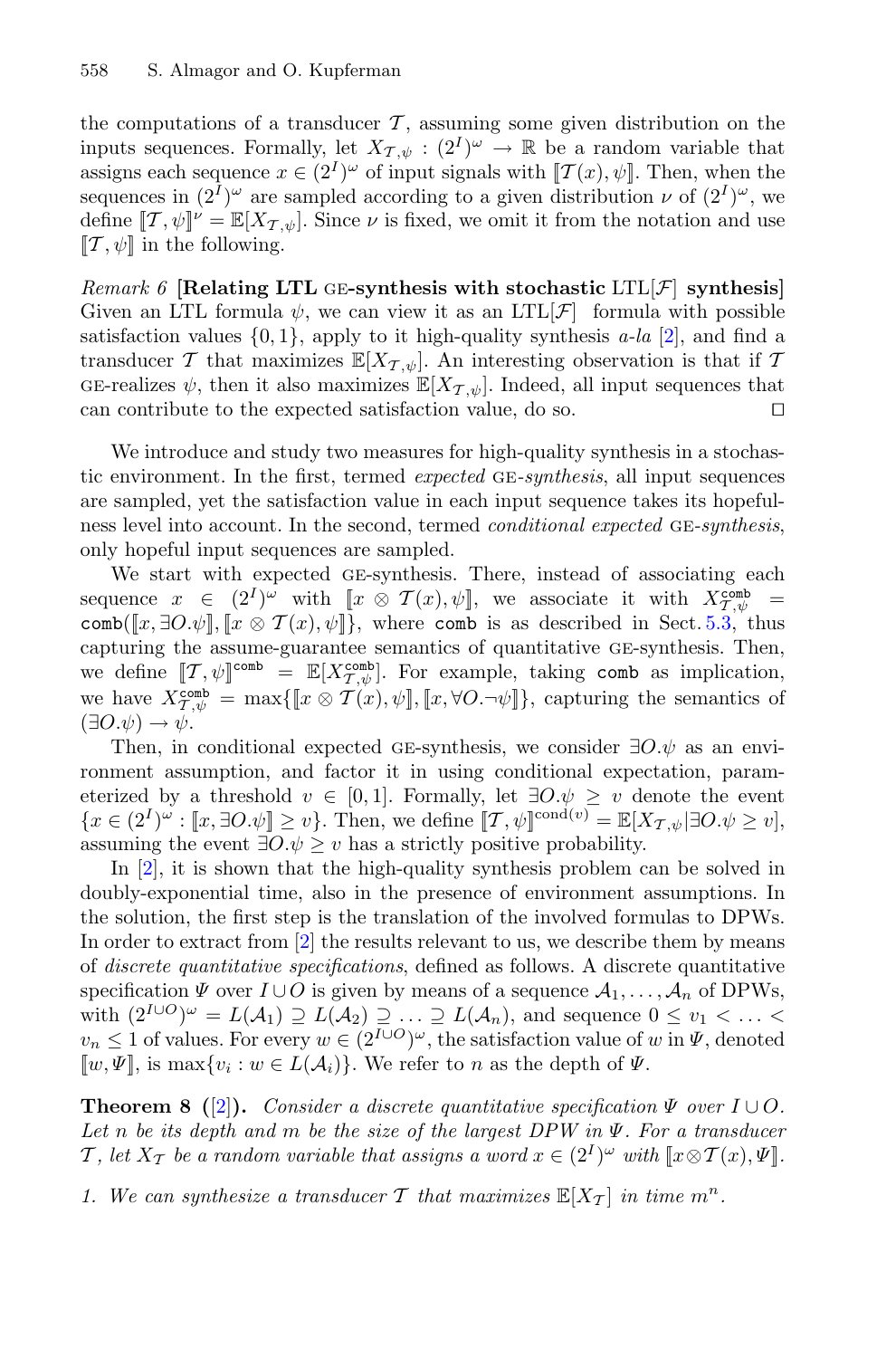2. Given a DPW B over  $2^I$  such that  $Pr(L(\mathcal{B})) > 0$ , we can synthesize a trans*ducer* T *that maximizes*  $\mathbb{E}[X_{\tau}|\mathcal{B}]$  *in time*  $m^n \cdot k$ *, where* k *is the size of*  $\mathcal{B}$ *.* 

We can now state the main results of this section.

**Theorem 9.** *Consider an*  $LTL[\mathcal{F}]$  *formula*  $\psi$ *.* 

- *1. Given a function* comb*, we can find in doubly-exponential time a transducer that maximizes*  $[T, \psi]$ <sup>comb</sup>.
- 2. Given a threshold  $v \in [0, 1]$ , we can find in doubly-exponential time a trans*ducer that maximizes*  $[\![\mathcal{T}, \psi]\!]^{\text{cond}(v)}$ .

*Proof.* Let  $v_1 < v_2 < \ldots < v_n$  be the possible satisfaction values of  $\psi$  (and hence also of  $\exists O.\psi$  and of  $\forall O.\psi$ ). By Theorem [4,](#page-11-0) we have that  $n \leq 2^{|\psi|}$ . For each  $v_i$ , we can construct a DPW  $\mathcal{D}^{\geq v_i}_{\text{comb}(\exists O.\psi,\psi)}$  as in Theorem [7.](#page-15-0) It is not hard to see that the discrete quantitative specification given by the DPWs  $\mathcal{D}^{\geq v_i}_{\text{comb}(\exists O,\psi,\psi)}$ and the values  $v_i$ , for  $1 \leq i \leq n$ , is qual to the specification comb( $\exists O.\psi, \psi$ ). Thus, by Theorem [8](#page-17-0) (1), we can find a transducer that maximizes  $\mathbb{E}[X_{\mathcal{T}}]$  in time  $(2^{2^{O(|\psi|)}})^{2^{|\psi|}} = 2^{2^{O(|\psi|)}}$ .

Next, given  $v \in [0, 1]$ , we can check whether  $Pr(\exists O.\psi > v) > 0$ , for example by converting a DPW  $\mathcal{D}_{\exists O.\psi}^{\geq v}$  to an MDP, and reasoning about its Ergodiccomponents. Then, by Theorem  $8$  (2), we can find a transducer that maximizes  $\mathbb{E}[X_{\mathcal{T}} | \exists O\psi > v],$  in time  $(2^{2^{O(|\psi|)}})^{2^{|\psi|}} \cdot 2^{2^{O(\psi)}} = 2^{2^{O(|\psi|)}}$ .

**Corollary 2.** *The (possibly conditional) expected* ge*-synthesis problem for* LTL[F] *can be solved in doubly-exponential time.*

### **5.5 Guarantees in High-Quality** ge**-Synthesis**

As in the Boolean setting, also in the high-quality one we would like to add to a ge-realizing transducer guarantees and indications about the satisfaction level. As we detail below, the quantitative setting offers many possible ways to do so.

**High-Quality** ge**-Synthesis with Guarantees.** We consider specifications of the form  $\psi = \psi_{strong} \wedge \psi_{weak}$ , where essentially, we seek a transducer that realizes  $\psi_{strong}$  and (possibly AG) GE-realizes  $\psi_{weak}$ . Maximizing the realization value of  $\psi_{strong}$  may conflict with maximizing the GE-realization value of  $\psi_{weak}$ , and there are different ways to trade-off the two goals. Technically, in the decision-problem variant, we are given two thresholds  $v_1, v_2 \in [0, 1]$ , and we seek a transducer T that realizes  $\psi_{strong}$  with value at least  $v_1$ , and GE-realizes  $\psi_{weak}$  with value at least  $v_2$ . Then, one may start, for example, by maximizing the value  $v_1$ , and then find the maximal value  $v_2$  that may be achieved simultaneously. Alternatively, one may prefer to maximize  $v_2$ , or some other combination of  $v_1$  and  $v_2$ . Also, it is possible to decompose  $\psi$  further, to several strong and weak components, each with its desired threshold.

The solutions in the different settings all involve a construction of a UCW  $\mathcal{A}_{\psi_{strong}}^{\geq v_1}$ , and its product with the automata constructed in the solutions for the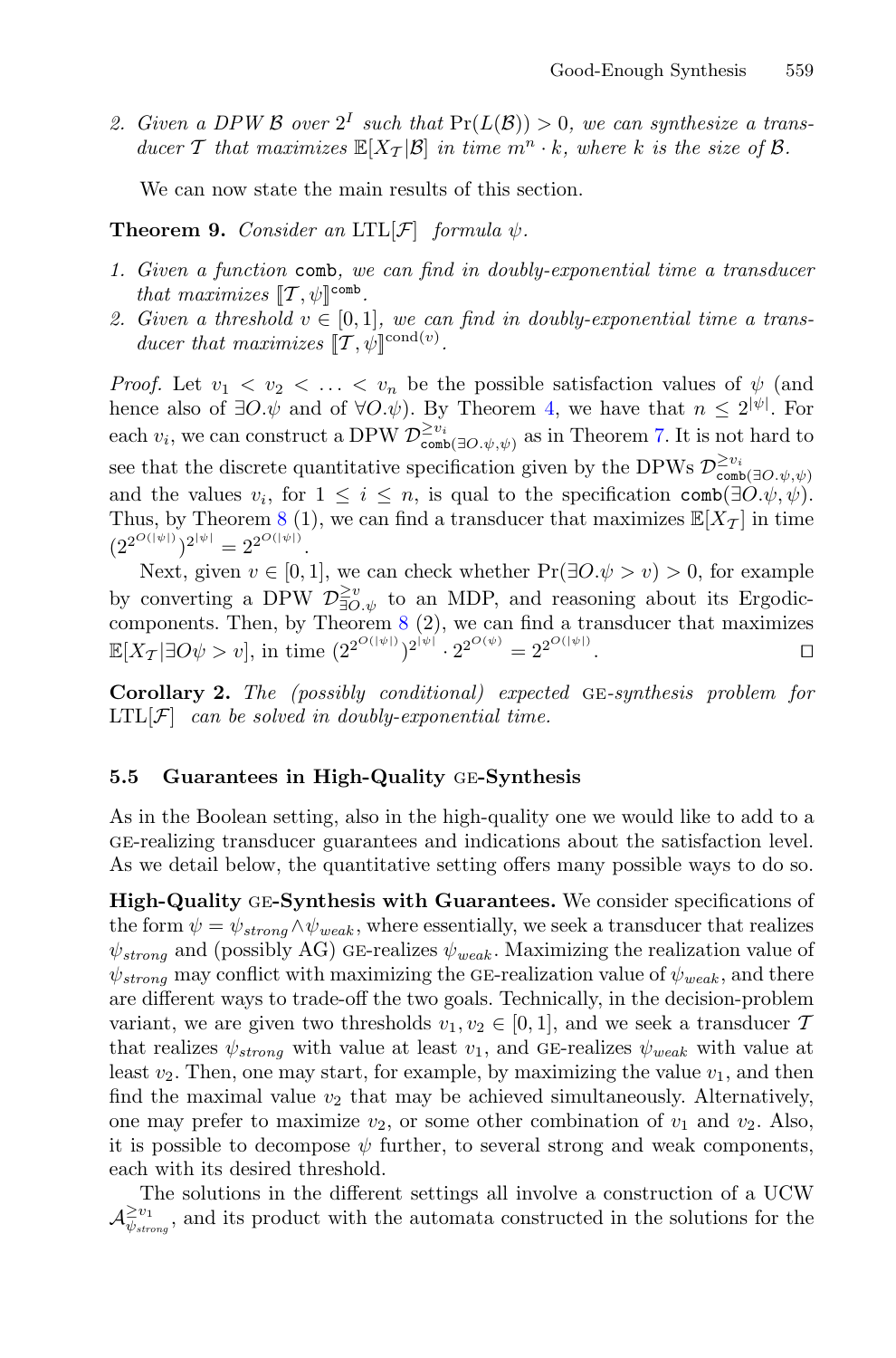different ge-synthesis variants. We thus have the following. We note that when the solution for  $\psi_{weak}$  is Safraless, we can use a UCW for  $\psi_{strong}$  to maintain a Safraless construction.

**Theorem 10.** *The problem of* LTL[F] *high-quality* ge*-synthesis with a guarantee can be solved in doubly-exponential time.*

**Flags by a High-Quality** ge**-Realizing Transducer.** In the quantitative setting, we parameterized the flags raised by the ge-realizing transducer by values in  $[0, 1]$ , indicating the announced satisfaction level. Thus, rather than talking about prefixes being green, red, or blue, we talk about them being vgreen, v-red, and v-blue, for  $v \in [0, 1]$ , which essentially means that a satisfaction value of at least  $v$  is guarantees (in green and blue flags) or is impossible (in red ones). We can think of those as "degrees" of green, red, and blue. Below, we formalize this intuition and argue that even an augmentation of a transducer that GE-realizes  $\psi$  by flags for all values in  $V(\psi)$  leaves the problem in doublyexponential time.

A *quantitative language* over  $2^{I\cup O}$  is  $L: (2^{I\cup O})^{\omega} \to [0, 1]$ . For a quantitative language L and a word  $w \in (2^{I\cup O})^*$ , we define  $L^w$  as the quantitative language where for all  $w' \in (2^{I\cup O})^{\omega}$ , we have  $L^w(w') = L(w \cdot w')$ . For a value  $v \in [0,1]$ , a word  $w \in (2^{I\cup O})^*$  is v-green for L if  $L^w$  is v-realizable. That is, there is a transducer T such that  $[[T, L^w]] > v$ . A word  $x \in (2^I)^*$  is v-green for L if there is  $y \in (2^O)^*$  such that  $x \otimes y$  is v-green for L. Thus, when the environment generates  $x$ , the system can respond in a way that would guarantee v-realizability. Finally, we say that L is *green realizable* if there is a strategy  $f : (2^I)^+ \rightarrow 2^O$  that for every threshold v and for every input  $x \in (2^I)^+$  that is v-green for L, we have that  $x \otimes f(x)$  is v-green for L. It is not hard to see that Theorem [3](#page-8-2) carries over to the quantitative setting, thus quantitative optimal realizability is strictly stronger than quantitative green realizability. In particular, if a transducer  $T$  optimally realizes an LTL[F] formula  $\psi$ , then T also green realizes  $\psi$ . In the full version, we describe quantitative definitions also for red and blue prefixes, and describe monitors for the detection of the various types of prefixes.

# **6 Discussion**

We introduced and solved several variants of GE-synthesis. Our complexity results are tight and show that ge-synthesis is not more complex than traditional synthesis. In practice, however, traditional synthesis algorithms do not scale well, and much research is devoted for the development of methods and heuristics for coping with the implementation challenges of synthesis. A natural future research direction is to extend these heuristics and methods for gesynthesis. We mention here two specific examples.

Efficient synthesis algorithms have been developed for fragments of LTL [\[21\]](#page-21-13). Most notable is the *GR(1) fragment* [\[18](#page-21-14)], which supports assume-guarantee reasoning, and for which synthesis has an efficient symbolic solution. Adding existential quantification to GR(1) specifications, which is how we handled LTL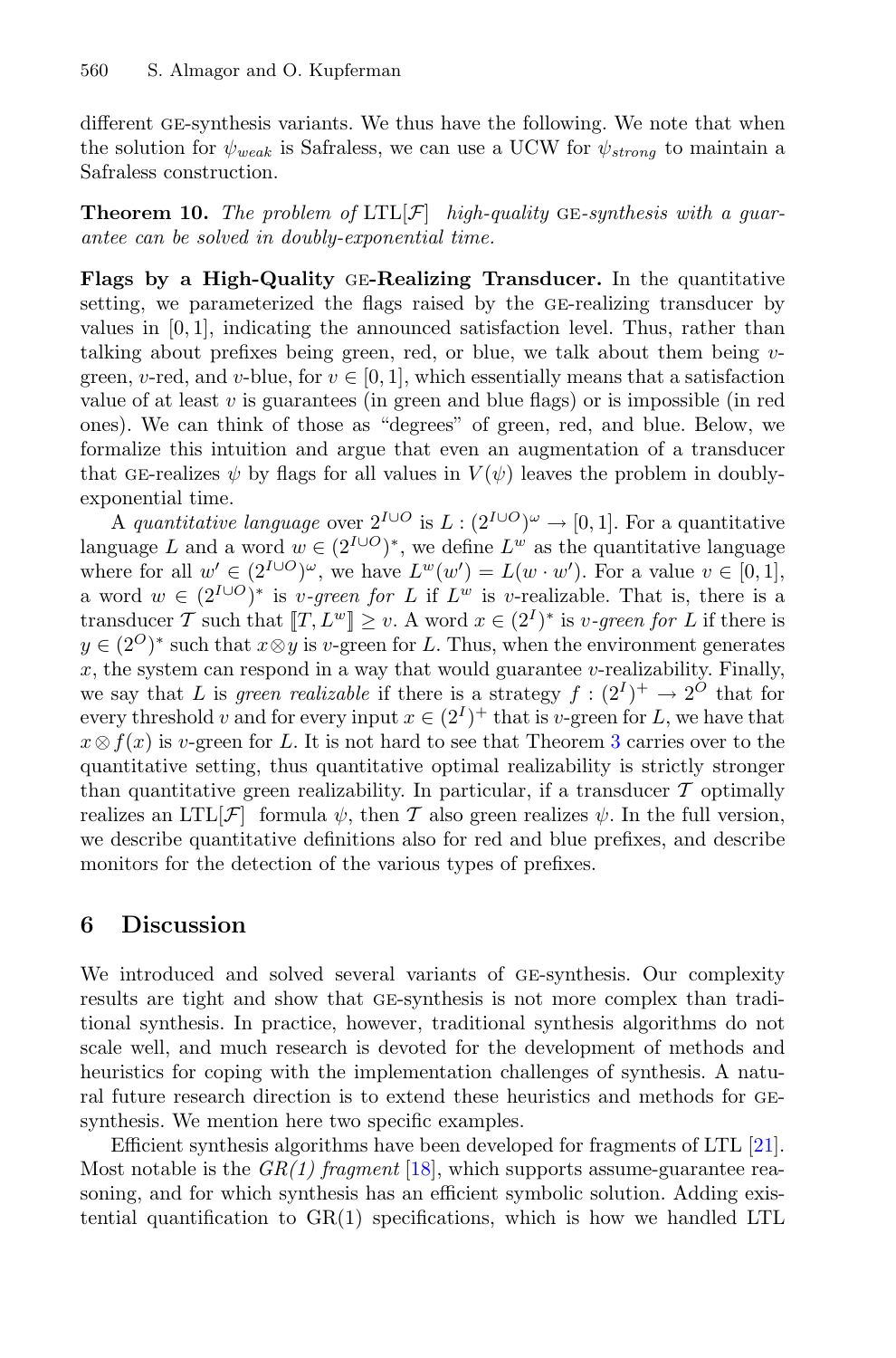ge-synthesis, is not handled by its known algorithms, and is an interesting challenge. The success of SAT-based model-checking have led to the development of SAT-based synthesis algorithms [\[6\]](#page-20-11), where the synthesis problem is reduced to satisfiability of a QBF formula. The fact the setting already includes quantifiers suggests it can be extended to ge-synthesis. A related effort is *bounded synthesis* algorithms [\[13,](#page-20-3)[24\]](#page-21-15), where the synthesized systems are assumed to be of a bounded size and can be represented symbolically [\[10](#page-20-12)].

# **References**

- <span id="page-20-6"></span>1. Almagor, S., Boker, U., Kupferman, O.: Formalizing and reasoning about quality. J. ACM **63**(3), 24:1–24:56 (2016)
- <span id="page-20-7"></span>2. Almagor, S., Kupferman, O.: High-quality synthesis against stochastic environments. In: Proceedings of 25th Annual Conference of the European Association for Computer Science Logic, LIPIcs, vol. 62, pp. 28:1–28:17 (2016)
- <span id="page-20-8"></span>3. Almagor, S., Kupferman, O., Ringert, J.O., Velner, Y.: Quantitative assume guarantee synthesis. In: Majumdar, R., Kunˇcak, V. (eds.) CAV 2017. LNCS, vol. 10427, pp. 353–374. Springer, Cham (2017). [https://doi.org/10.1007/978-3-319-63390-](https://doi.org/10.1007/978-3-319-63390-9_19) 9 [19](https://doi.org/10.1007/978-3-319-63390-9_19)
- <span id="page-20-5"></span>4. Bloem, R., Chatterjee, K., Henzinger, T.A., Jobstmann, B.: Better quality in synthesis through quantitative objectives. In: Bouajjani, A., Maler, O. (eds.) CAV 2009. LNCS, vol. 5643, pp. 140–156. Springer, Heidelberg (2009). [https://doi.org/](https://doi.org/10.1007/978-3-642-02658-4_14) [10.1007/978-3-642-02658-4](https://doi.org/10.1007/978-3-642-02658-4_14) 14
- <span id="page-20-1"></span>5. Bloem, R., Chatterjee, K., Jobstmann, B.: Graph games and reactive synthesis. Handbook of Model Checking, pp. 921–962. Springer, Cham (2018). [https://doi.](https://doi.org/10.1007/978-3-319-10575-8_27) [org/10.1007/978-3-319-10575-8](https://doi.org/10.1007/978-3-319-10575-8_27) 27
- <span id="page-20-11"></span>6. Bloem, R., Egly, U., Klampfl, P., Könighofer, R., Lonsing, F.: Sat-based methods for circuit synthesis. In: Proceedings of 14th International Conference on Formal Methods in Computer-Aided Design, pp. 31–34. IEEE (2014)
- <span id="page-20-10"></span>7. Borodin, A., El-Yaniv, R.: Online Computation and Competitive Analysis. Cambridge University Press, New York (1998)
- <span id="page-20-2"></span>8. Chatterjee, K., Henzinger, T.A., Jobstmann, B.: Environment assumptions for synthesis. In: van Breugel, F., Chechik, M. (eds.) CONCUR 2008. LNCS, vol. 5201, pp. 147–161. Springer, Heidelberg (2008). [https://doi.org/10.1007/978-3-540-85361-](https://doi.org/10.1007/978-3-540-85361-9_14) 9 [14](https://doi.org/10.1007/978-3-540-85361-9_14)
- <span id="page-20-0"></span>9. Church, A.: Logic, arithmetics, and automata. In: Proceedings of International Congress of Mathematicians, vol. 1962, pp. 23–35. Institut Mittag-Leffler (1963)
- <span id="page-20-12"></span>10. Ehlers, R.: Symbolic bounded synthesis. In: Touili, T., Cook, B., Jackson, P. (eds.) CAV 2010. LNCS, vol. 6174, pp. 365–379. Springer, Heidelberg (2010). [https://](https://doi.org/10.1007/978-3-642-14295-6_33) [doi.org/10.1007/978-3-642-14295-6](https://doi.org/10.1007/978-3-642-14295-6_33) 33
- <span id="page-20-4"></span>11. Fisman, D., Kupferman, O., Lustig, Y.: Rational synthesis. In: Esparza, J., Majumdar, R. (eds.) TACAS 2010. LNCS, vol. 6015, pp. 190–204. Springer, Heidelberg (2010). [https://doi.org/10.1007/978-3-642-12002-2](https://doi.org/10.1007/978-3-642-12002-2_16) 16
- <span id="page-20-9"></span>12. Kupferman, O.: Automata theory and model checking. In: Clarke, E., Henzinger, T., Veith, H., Bloem, R. (eds.) Handbook of Model Checking, pp. 107–151. Springer, Cham (2018). [https://doi.org/10.1007/978-3-319-10575-8](https://doi.org/10.1007/978-3-319-10575-8_4) 4
- <span id="page-20-3"></span>13. Kupferman, O., Lustig, Y., Vardi, M.Y., Yannakakis, M.: Temporal synthesis for bounded systems and environments. In: Proceedings of 28th Symposium on Theoretical Aspects of Computer Science, pp. 615–626 (2011)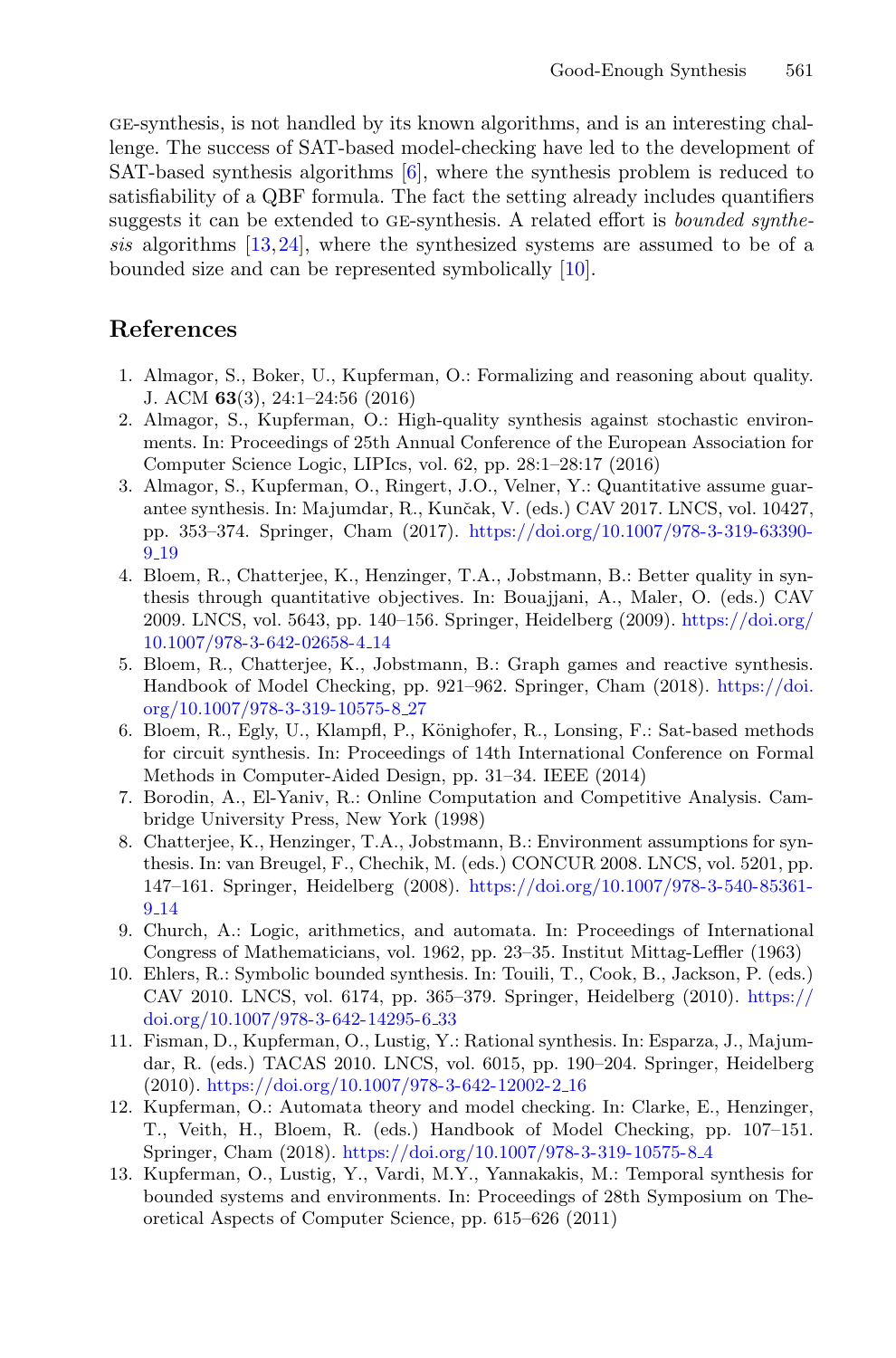- <span id="page-21-1"></span>14. Kupferman, O., Perelli, G., Vardi, M.Y.: Synthesis with rational environments. Ann. Math. Artif. Intell. **78**(1), 3–20 (2016). [https://doi.org/10.1007/s10472-016-](https://doi.org/10.1007/s10472-016-9508-8) [9508-8](https://doi.org/10.1007/s10472-016-9508-8)
- <span id="page-21-4"></span>15. Kupferman, O., Piterman, N., Vardi, M.Y.: Safraless compositional synthesis. In: Ball, T., Jones, R.B. (eds.) CAV 2006. LNCS, vol. 4144, pp. 31–44. Springer, Heidelberg (2006). [https://doi.org/10.1007/11817963](https://doi.org/10.1007/11817963_6) 6
- <span id="page-21-11"></span>16. Kupferman, O., Vardi, M.Y.: Model checking of safety properties. Formal Methods Syst. Des. **19**(3), 291–314 (2001). <https://doi.org/10.1023/A:1011254632723>
- <span id="page-21-5"></span>17. Kupferman, O., Vardi, M.Y.: Safraless decision procedures. In: Proceedings of 46th IEEE Symposium on Foundations of Computer Science, pp. 531–540 (2005)
- <span id="page-21-14"></span>18. Piterman, N., Pnueli, A., Sa'ar, Y.: Synthesis of reactive(1) designs. In: Emerson, E.A., Namjoshi, K.S. (eds.) VMCAI 2006. LNCS, vol. 3855, pp. 364–380. Springer, Heidelberg (2005). [https://doi.org/10.1007/11609773](https://doi.org/10.1007/11609773_24) 24
- <span id="page-21-6"></span>19. Pnueli, A.: The temporal semantics of concurrent programs. Theor. Comput. Sci. **13**, 45–60 (1981)
- <span id="page-21-0"></span>20. Pnueli, A., Rosner, R.: On the synthesis of a reactive module. In: Proceedings of 16th ACM Symposium on Principles of Programming Languages, pp. 179–190 (1989)
- <span id="page-21-13"></span>21. Alur, R., La Torre, S., Madhusudan, P.: Playing games with boxes and diamonds. In: Amadio, R., Lugiez, D. (eds.) CONCUR 2003. LNCS, vol. 2761, pp. 128–143. Springer, Heidelberg (2003). [https://doi.org/10.1007/978-3-540-45187-7](https://doi.org/10.1007/978-3-540-45187-7_8) 8
- <span id="page-21-10"></span>22. Rosner, R.: Modular synthesis of reactive systems. Ph.D thesis, Weizmann Institute of Science (1992)
- <span id="page-21-8"></span>23. Safra, S.: On the complexity of  $\omega$ -automata. In: Proceedings of 29th IEEE Symposium on Foundations of Computer Science, pp. 319–327 (1988)
- <span id="page-21-15"></span>24. Schewe, S., Finkbeiner, B.: Bounded synthesis. In: Namjoshi, K.S., Yoneda, T., Higashino, T., Okamura, Y. (eds.) ATVA 2007. LNCS, vol. 4762, pp. 474–488. Springer, Heidelberg (2007). [https://doi.org/10.1007/978-3-540-75596-8](https://doi.org/10.1007/978-3-540-75596-8_33) 33
- <span id="page-21-12"></span>25. Sheldon, R.: A First Course in Probability. Pearson Education India, Delhi (2002)
- <span id="page-21-3"></span>26. Sistla, A.P., Vardi, M.Y., Wolper, P.: The complementation problem for Büchi automata with applications to temporal logic. Theor. Comput. Sci. **49**, 217–237 (1987)
- <span id="page-21-7"></span>27. Vardi, M.Y., Wolper, P.: Reasoning about infinite computations. Inf. Comput. **115**(1), 1–37 (1994)
- <span id="page-21-2"></span>28. Winnicott, D.W.: Playing and Reality. Penguin, Harmondsworth (1971)
- <span id="page-21-9"></span>29. Wolper, P.: Temporal logic can be more expressive. In: Proceedings of 22nd IEEE Symposium on Foundations of Computer Science, pp. 340–348 (1981)